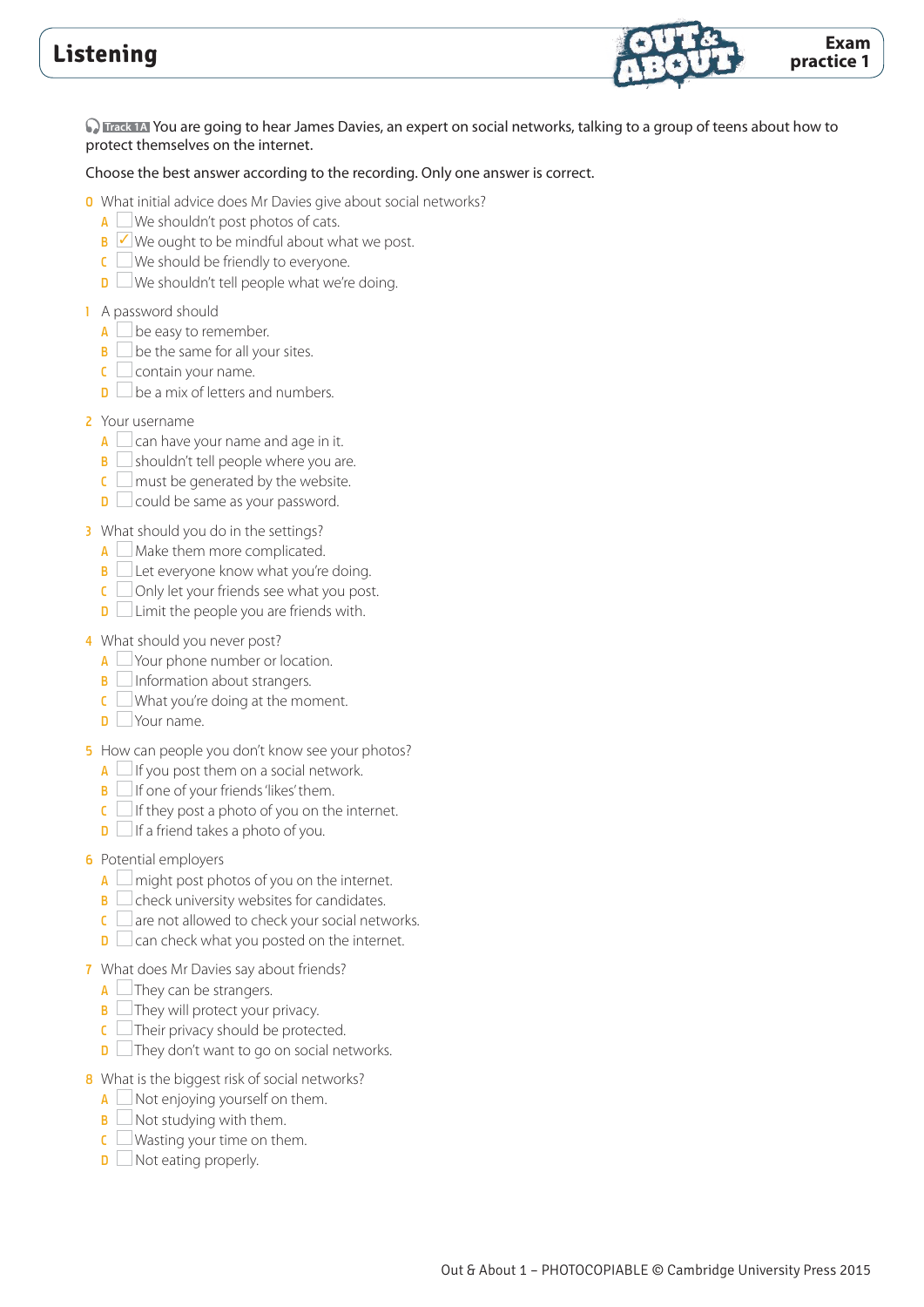

**O** Track 1B and 1C You are going to hear two friends talking about the future of mobile phones.

- 0 What will one advantage of 'wristwatch phones' be?
	- $\overline{A}$   $\Box$  They'll tell the time.
	- $\mathbf{B}$   $\Box$  The screens will be small.
	- $\overline{C}$  It'll be harder to forget them.
	- D They'll have a built-in camera.
- 1 One disadvantage is
	- $A$   $\Box$  it'll get wet in the shower.
	- $\mathbf{B} \square$  it won't take photos.
	- $\mathsf{C}$  it'll have a small memory.
	- $\Box$  you can't use it with both hands.
- 2 People love
	- $A \Box$  using Facebook.
	- $\mathbf{B}$   $\Box$  taking and posting photos.
	- $\mathsf{C} \square$  using a special lens.
	- $\mathbf{D}$   $\Box$  carrying around cameras.
- 3 Lenses will
	- $A \Box$  be built into a smartphone.
	- $\mathbf{B} \Box$  be part of the phone's screen.
	- $\mathbf{C} \square$  be attached to the phone.
	- $\Box$  have built-in video.
- 4 Bigger screens are useful for
	- $A \Box$  taking better photos.
	- $\mathbf{B}$  reading books.
	- $\overline{\mathsf{c}}$  showing things to other people.
	- $\mathbf{D}$  using tablets.
- 5 What will you be able to do with mobile phone screens in the future?
	- $A \Box$  Fold them up.
	- $\mathsf{B}$  Take them off.
	- $C \square$  Leave them in your pocket.
	- $D \Box$  Cover them up.
- 6 You'll be able to control apps
	- $A \square$  with your voice.
	- $\mathbf{B} \square$  from your house.
	- $\mathsf{C} \Box$  by speaking to your friends.
	- $\Box$  and watch science-fiction films.
- 7 What does the woman think will be 'handy'?
	- $A \Box$  Controlling your central heating.
	- $\mathbf{B}$   $\Box$  Opening the windows.
	- $C \Box$  Forgetting your keys.
	- $\Box$  Being able to open the door of your house.
- 8 What is the man afraid of?
	- $A \Box$  People not knowing where you are.
	- $\overline{B}$  People always knowing where you are.
	- $C$  Phones getting smarter.
	- $\Box$  Losing his mobile phone.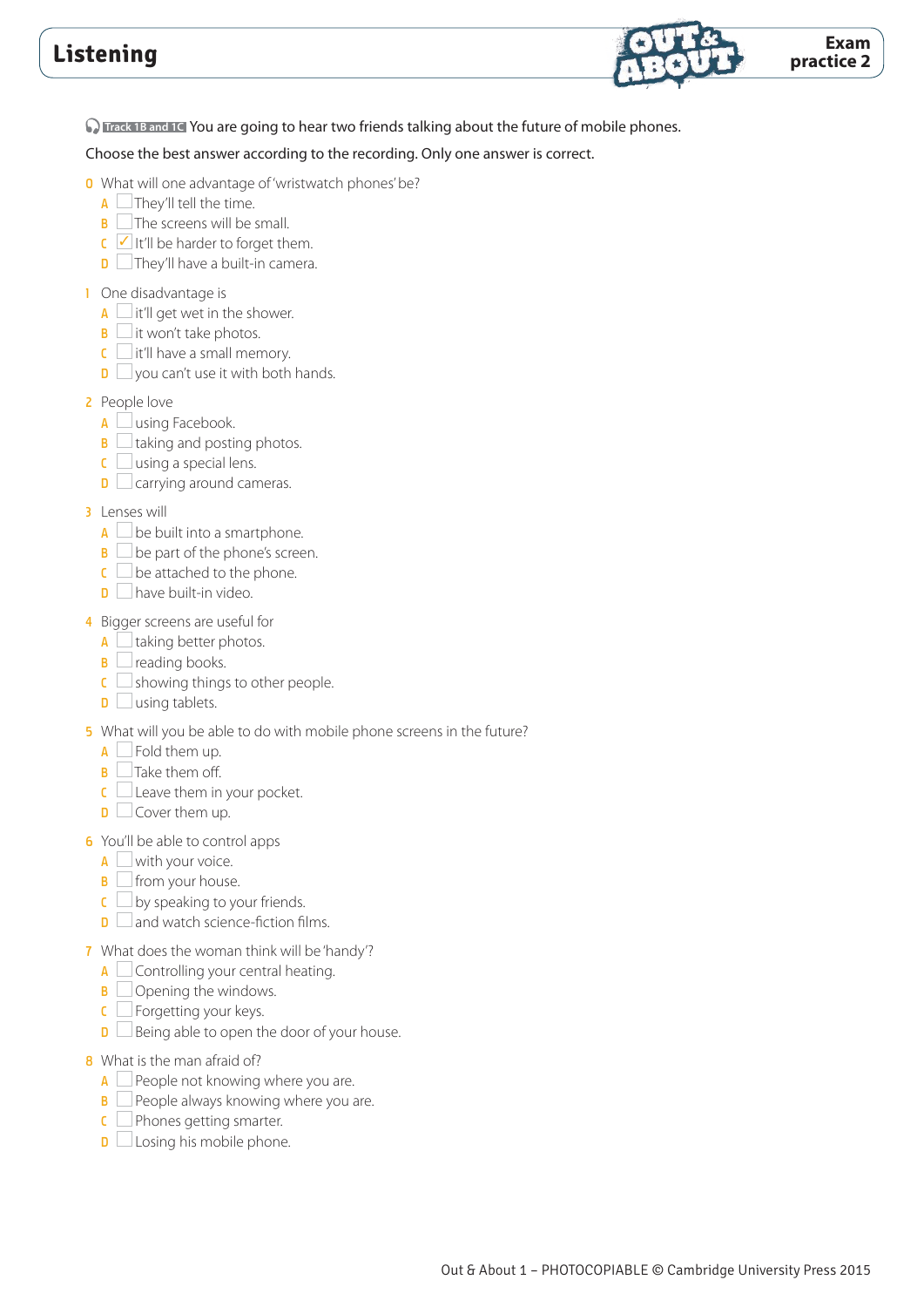

### Tip

#### **Predicting topic content**

Before you listen to something, think about the topic area that it deals with and predict words and phrases that you can expect to hear related to that topic.

**1** You are going to hear a conversation between two friends about the future of mobile phones. Here are some things they talk about. What do you think they'll say about them? Discuss with a partner.

**flexible screens • wristwatch phones • camera lenses • controlling your house**

### **2** • **O** Track 1B and 1C Listen. Were your predictions correct?

### **3 O** Track 1B and 1C Listen again. Are the following statements true or false?

- 1 The woman has never forgotten her mobile phone.
- 2 Wristwatch phones will have limited functions.
- 3 You'll be able to get your wristwatch phone wet.
- 4 Companies are making special lenses for mobile phone cameras.
- 5 A lot of mobile phones are almost like tablets in size.
- 6 Smartphone screens will be thicker so you can fold them.
- 7 Mobile phone apps will be controlled by your voice.
- 8 You'll be able to open the front door of your house with your phone.

#### **4** Work with a partner. Discuss the questions.

- 1 What do you think of the different developments in Exercise 1? Do you think they will be useful? Why?/Why not?
- 2 What developments or improvements to smartphones would you like to see?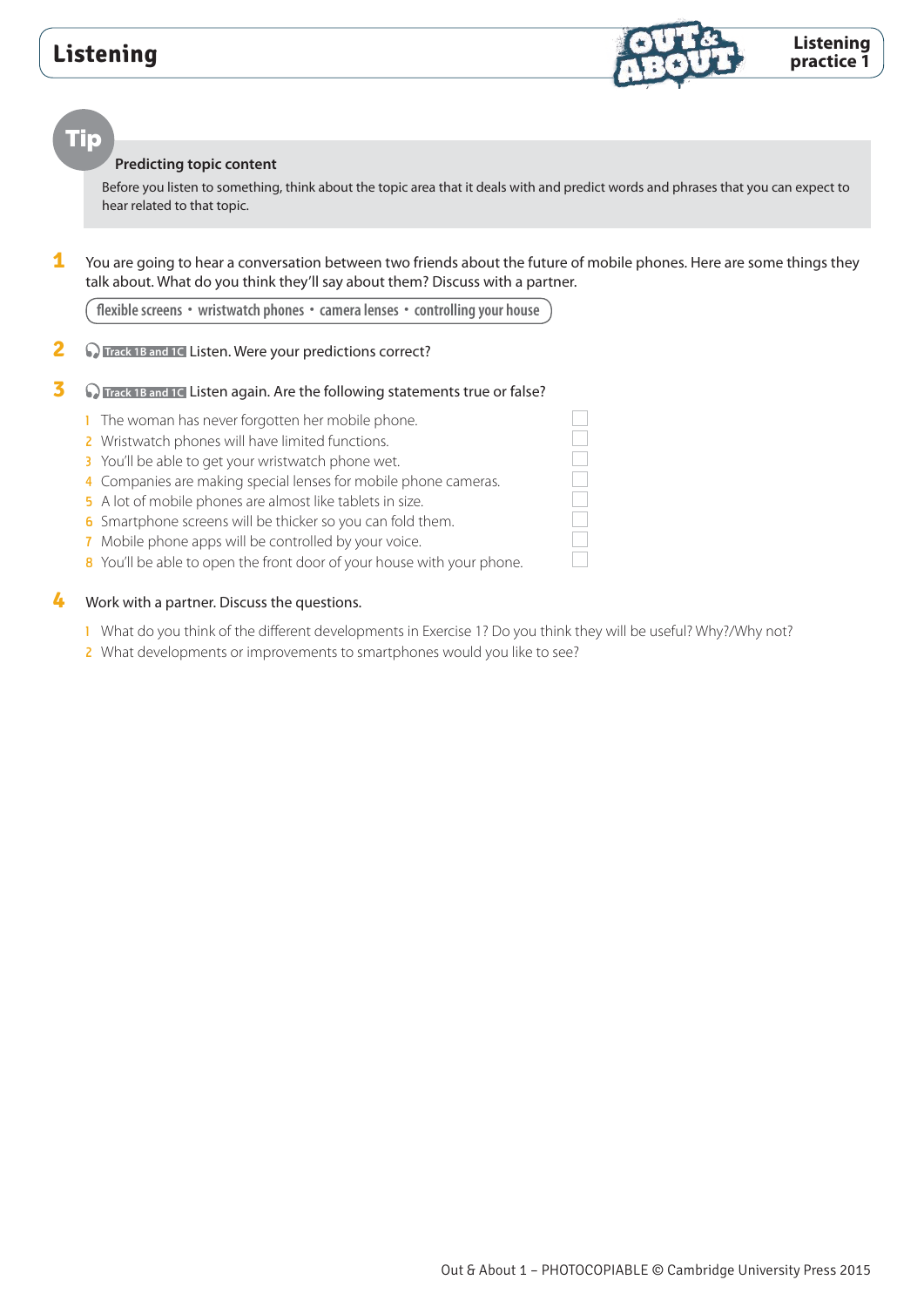

**O** Track 2A You are going to hear a radio programme in which people talk about their favourite teachers at school.

- 0 The radio station is called
	- $A \nightharpoonup KPRFM$ .
	- B CPR FM.
	- $C$   $CPA FM$ .
	- $\mathsf{D}$   $\Box$  KPA FM.
- 1 What might Mary O's job be?
	- $A \square$  A teacher.
	- $\overline{\mathsf{B}}$  A bookseller.
	- $C \cap A$  writer of books.
	- $\Box$  A nurse.
- 2 Bill's PE teacher
	- $A \square$  made him a good football player.
	- $\mathbf{B}$   $\Box$  didn't just teach them about sports.
	- $\mathsf{C} \square$  told them that football was his life.
	- $\Box$  gave up football to become a PE teacher.
- **3** Jennifer's favourite teacher taught
	- $A$  Maths.
	- $\mathbf{B}$  Economics.
	- C Statistics.
	- $\Box$  All of the above.
- 4 Mrs Henderson's lessons were helpful to Jennifer later in life because
	- $A \Box$  they were very funny.
	- $\mathbf{B}$   $\Box$  they were all about Economics.
	- $\mathsf{C}$  they helped her in her university classes.
	- $\Box$  she became a Maths teacher too.
- 5 Why was Mr Jennings such a good teacher?
	- $A \Box$  He could remember a lot of dates.
	- $\mathbf{B}$   $\Box$  He taught only the facts.
	- $\overline{C}$  He could draw pictures of events.
	- $\Box$  He helped students imagine what really happened.
- 6 Pete
	- $A \square$  is a History student.
	- $\overline{\mathbf{B}}$  is a soldier.
	- $C$  lives in London.
	- $\Box$  is a History teacher.
- 7 Nikki had a special talent for
	- $A \Box$  Science.
	- $\mathbf{B}$   $\Box$  remembering things.
	- $\mathsf{C}$  drawing.
	- $\mathsf{D}$  writing.
- 8 How did Nikki feel when she met her old primary school teacher?
	- $A \Box$  Sad because she was very old.
	- B Surprised because she hadn't forgot Nikki.
	- C Embarrassed because she didn't remember Nikki.
	- $\Box$  Happy because of the funny stories she told.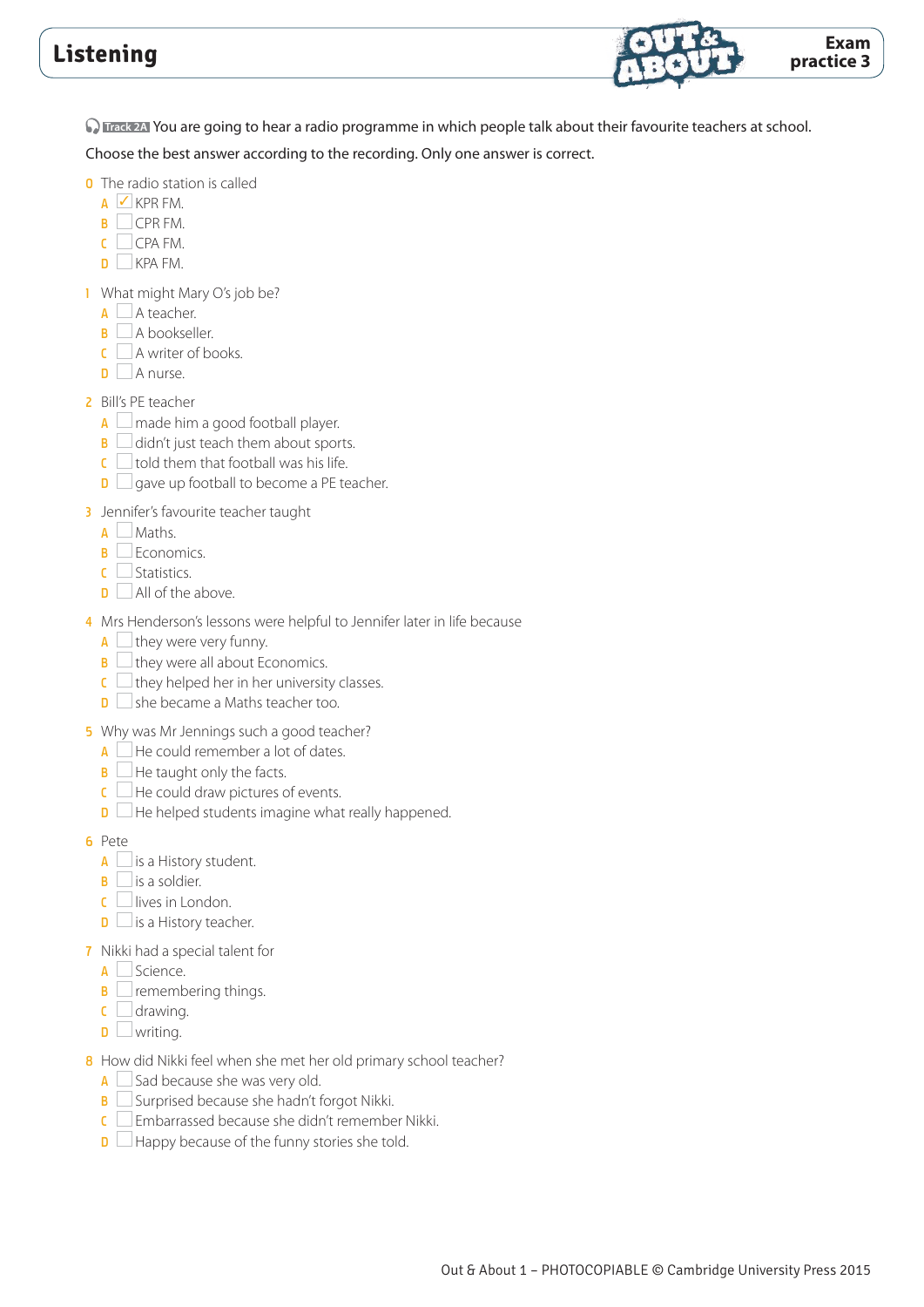

**D** Track 2B and 2C You are going to hear a talk about the life of Nelson Mandela.

Choose the best answer according to the recording. Only one answer is correct.

- 0 When did Mandela's presidency end?
	- $\overline{A}$  1994
	- $B$  2013
	- $C$  1918
	- $D \sqrt{1999}$
- 1 The name 'Nelson'
	- $A \cup$  was given to him by his first teacher.
	- $\mathbf{B} \square$  was the name of his clan.
	- $\epsilon$  was not his original name and meant 'troublemaker'.
	- $\mathbf{D}$   $\Box$  is the English for 'Madiba'.
- 2 Why was Mandela impressed at the ANC meetings?
	- $A \Box$  Because there were a lot of black people there.
	- $\mathbf{B} \Box$  Because he was interested in African culture.
	- $C \Box$  Because there were so many different people there.
	- $\mathbf{D}$   $\Box$  Because he wanted to attend university.

#### 3 Apartheid meant that

- $A \cup$  black people weren't allowed to take buses.
- $\mathbf{B}$   $\Box$  blacks and whites were completely separated.
- $\mathsf{C}$  black people didn't go to school.
- $\Box$  black people were very poor.

### 4 At university Mandela studied

- $\overline{A}$  African culture.
- $\overline{B}$  law.
- $\mathsf{c}$  politics.
- $\mathsf{D}$   $\Box$  religion.
- 5 Mandela was sent to prison for
	- $A \Box$  acting against the government.
	- $\mathbf{B} \Box$  political activism.
	- $\mathbf{C} \square$  speaking out against apartheid.
	- $\Box$  creating opposition to apartheid abroad.
- 6 When was Mandela released from prison?
	- $\overline{A}$  1989
	- $\overline{B}$  1994
	- $c$  1993
	- $\overline{D}$  1990
- 7 Which of these problems are black people in South Africa still facing?
	- $A \Box$  Discrimination
	- **B** Poverty
	- $C$  Lack of education
	- $\Box$  Disease
- 8 Where was Mandela's memorial service held?
	- $A$  In the USA.
	- $\overline{\mathsf{B}}$  At his home.
	- $\mathsf{C}$  In a stadium.
	- $\Box$  Near Johannesburg.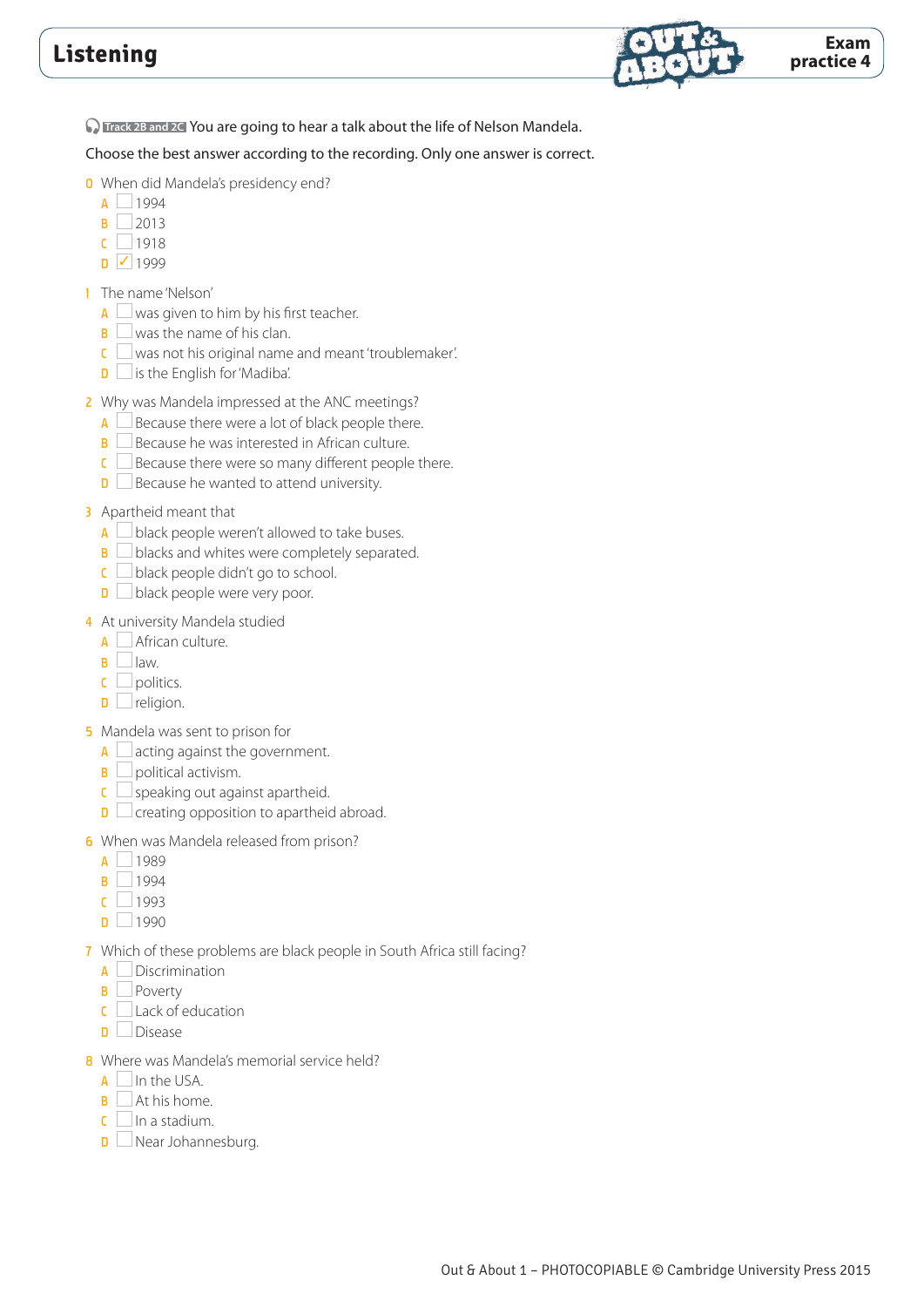

### **5** Work with a partner. Discuss the questions.

- 1 Why do you think Nelson Mandela was such an inspiration to so many people?
- 2 Who is an inspiration for you?

**Listening practice 2**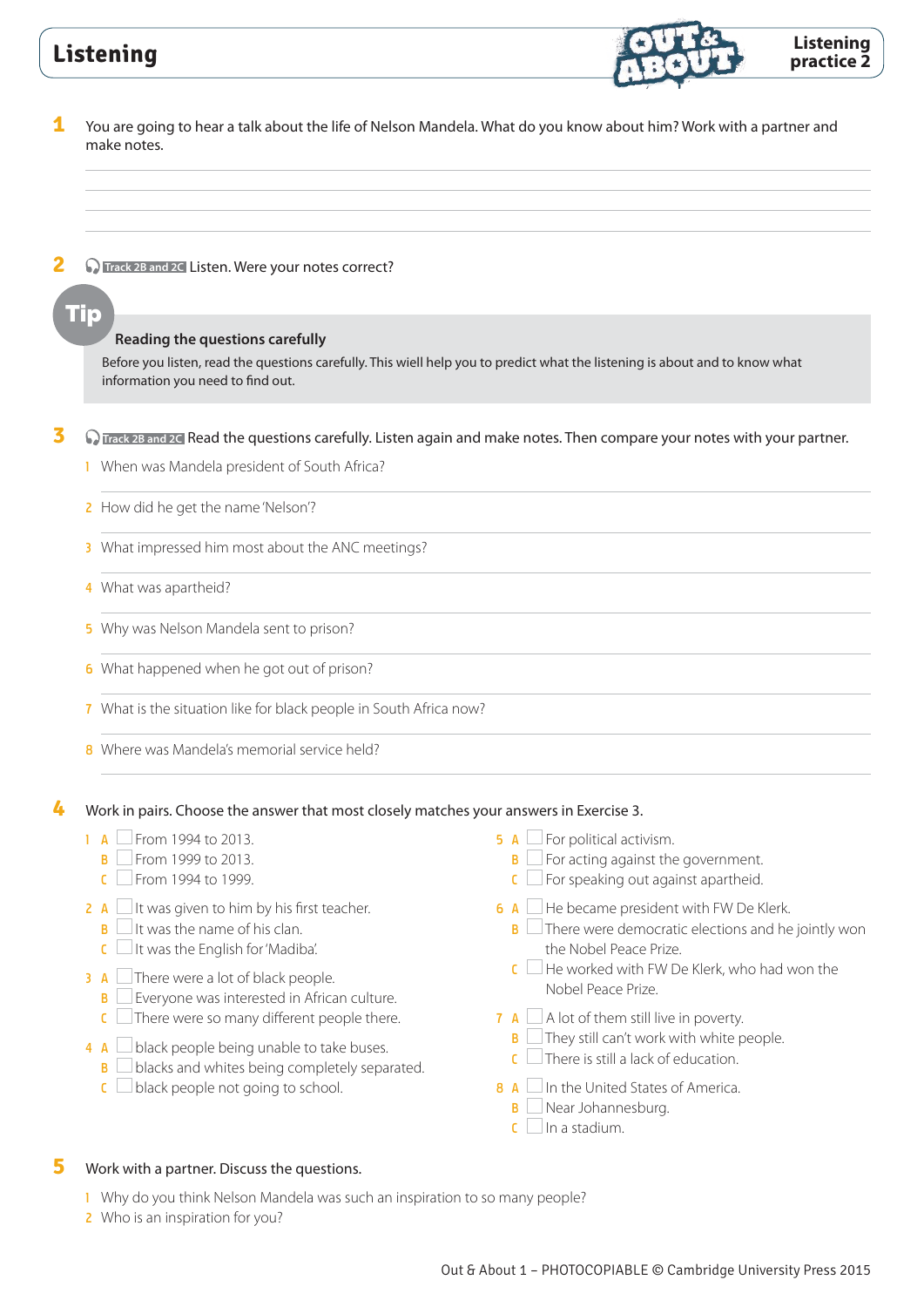

**C Track 3A** You are going to hear a specialist talking about the Mediterranean diet.

- 0 The Mediterranean diet
	- $A \Box$  is about eating one type of food.
	- $\mathbf{B} \square$  is probably just a fashion.
	- $\mathsf{C}$   $\mathsf{C}$  is not new at all.
	- $\Box$  involves eating lots of protein.
- 1 The sort of food and quantities we should be eating
	- $\overline{A}$  are not important.
	- $\overline{B}$  are represented in a pyramid.
	- $C \cup$  are not in the Mediterranean diet.
	- $\Box$  depend on where you live.
- 2 Cereals
	- $A \Box$  should be eaten every day.
	- $\mathbf{B}$  include fruit and vegetables.
	- $\mathsf{C} \square$  shouldn't be eaten in large quantities.
	- $\Box$  can be left out of your diet.
- 3 What does the specialist say about fruit and vegetables?
	- $A \Box$  You should eat more fruit than vegetables.
	- $\mathbf{B}$   $\Box$  They should be green.
	- $\mathsf{C}$   $\Box$  You should eat more vegetables than fruit.
	- $\Box$  You should eat no more than five a day.
- 4 Unsaturated fat is
	- $A \Box$  bad for you.
	- $\overline{\mathsf{B}}$  in olive oil.
	- $\mathsf{C}$  made from nuts.
	- $\mathbf{D}$  something we eat too much of.
- **5** Dairy products
	- $A \Box$  can be eaten several times a day.
	- $\mathbf{B}$  should not be eaten every day.
	- $\overline{C}$  can be eaten a couple of times a day.
	- $\Box$  are not in the Mediterranean diet.
- 6 At the very top of the pyramid
	- $\overline{A}$  are sweets, chocolate and cake.
	- $\mathbf{B}$  is food that's hard to find.
	- $\mathsf{C}$  is chicken and turkey.
	- $\mathbf{D}$   $\Box$  is red meat.
- 7 Heart disease
	- A  $\Box$  kills more people in the UK and the USA than anything else.
	- $\mathbf{B}$  leads to other diseases, like cancer and hypertension.
	- $\mathsf{C} \square$  kills a third of the population in the UK.
	- $\Box$  has been reduced by a fifth in the USA.
- 8 What does the specialist recommend combining with the Mediterranean diet?
	- $\overline{A}$  Lots of wine.
	- **B** Dementia.
	- $C \Box$  Staying at home.
	- $\Box$  Exercise.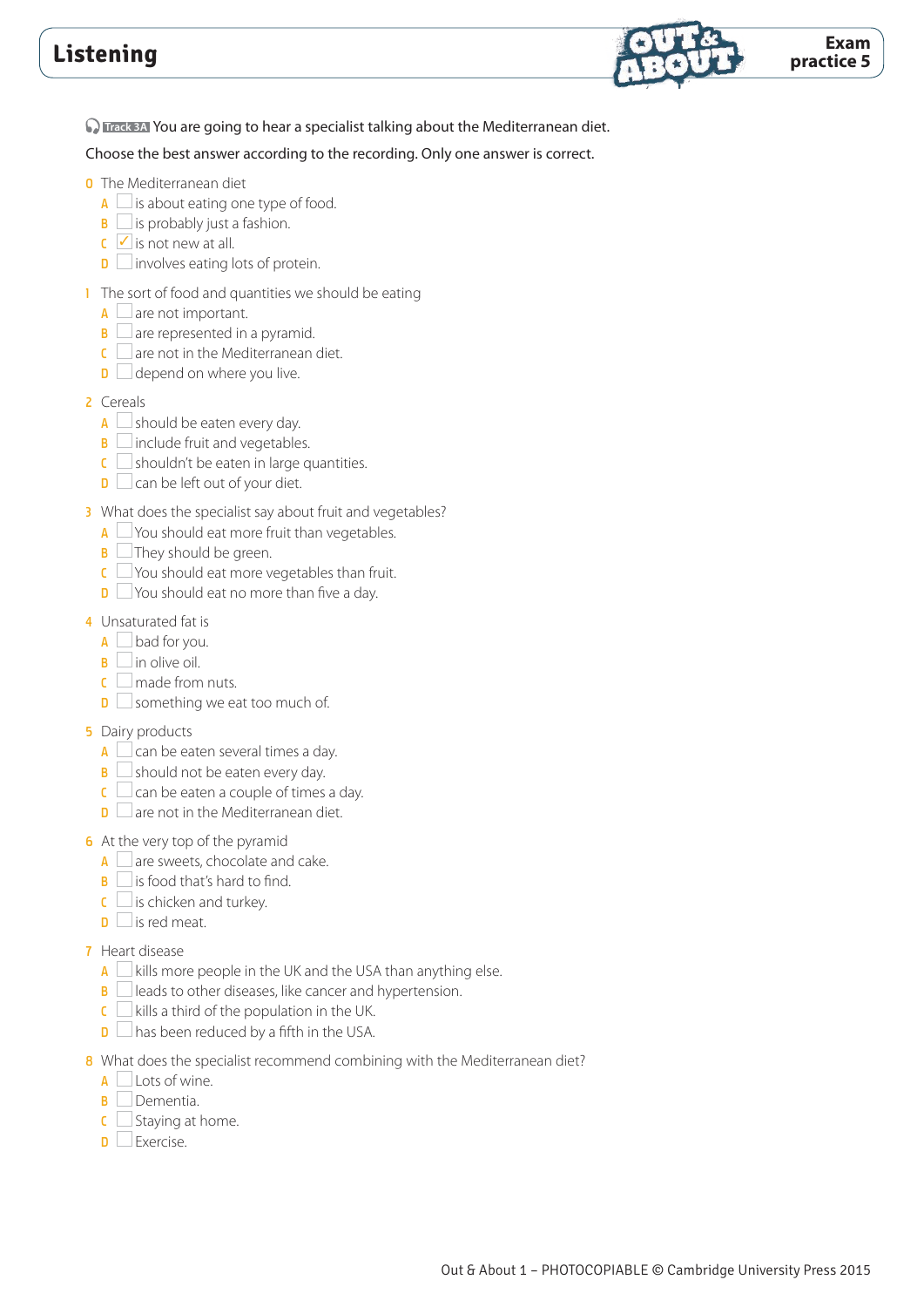

**D Track 3B and 3C** You are going to hear two friends talking about 'food personalities'.

Choose the best answer according to the recording. Only one answer is correct.

#### **0** Your food preferences

- $A \Box$  have been described by a scientist.
- $\mathbf{B}$   $\blacksquare$  are directly related to your personality.
- $\epsilon$  are mostly about the food you don't like.
- $\mathbf{D}$  have led to different theories.

#### 1 People who like salty food

- $A \cup$  don't mind waiting for things.
- $\mathbf{B} \square$  are very independent thinkers.
- $\mathsf{C} \square$  are not very ambitious.
- $\mathbf{D}$  want quick results.

#### 2 A preference for spicy food

- $\overline{A}$  is dangerous.
- $\mathbf{B}$   $\Box$  can be boring.
- $\mathsf{C} \square$  means you like danger.
- $\Box$  means you are easily frightened.
- 3 If you like helping other people, you probably
	- $A$   $\Box$  like spicy food.
	- $\mathbf{B}$  like sweet food.
	- $\mathsf{C}$  like to mix sweet and spicy food.
	- $\Box$  like ice cream.

#### 4 Creative people

- $A \Box$  eat a lot of ice cream.
- $\mathbf{B} \square$  probably mix sweet and spicy food.
- $\mathsf{C} \Box$  prefer spicy food.
- $\Box$  prefer sweet food.

#### **5** Strawberry ice cream eaters

- $A \Box$  have a busy life.
- $\mathbf{B}$  are creative.
- $\mathbf{C}$  are very private.
- $\Box$  have low self-esteem.

#### 6 Hirsch

- $A \Box$  has carried out tests on 80,000 people.
- $\mathbf{B}$   $\Box$  is 24 years old.
- $\mathsf{C} \square$  is a neurologist and psychiatrist.
- **D**  $□$  wrote a book called *Sensa*.

#### 7 *Sensa*

- $A \square$  is a kind of food.
- $\mathbf{B}$   $\Box$  makes you want to eat more.
- $\mathsf{C} \square$  replaces food altogether.
- $\mathbf{D}$   $\Box$  helps people to lose weight.
- 8 How would you describe the man's attitude to what his friend is telling him?
- $A \Box$  He is sceptical.
- $\mathbf{B}$   $\Box$  He believes some of it.
- $\Gamma$  He's indifferent.
- $\Box$  He's convinced in the end.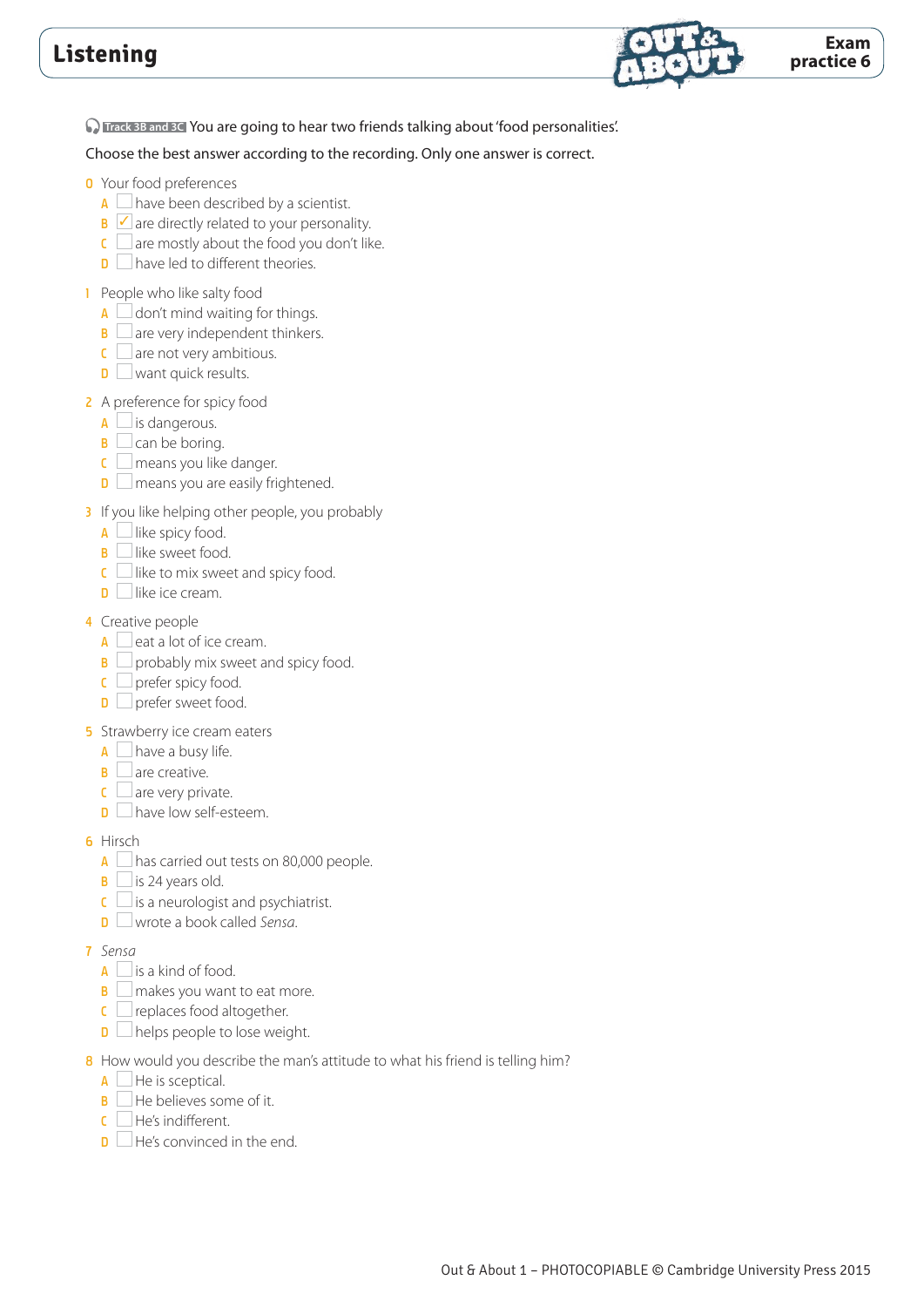

### **1** Work with a partner. Discuss the following statement.

What you eat says something about your personality. So people who like salty food, for example, have the same personality. By analysing what kind of food you like, an expert can describe your personality.

**2 D** Track 3B and 3C Listen to the conversation. How would you describe the man's attitude to what his friend is telling him?

- $A \Box$  He's sceptical.
- $\mathsf{B}$  He believes some of it.
- $\Gamma$  He's indifferent.
- $\Box$  He's convinced in the end.

# Tip

### **Not getting stuck on a question**

When listening, make sure you don't miss the answer to later questions by getting stuck on one question. The answers will come in chronological order, so always read ahead to the next question. This way you will realise if you have missed the answer to a question when you hear that they are beginning to talk about the issue dealt with in the following question.

**3 O** Frack 3B and 3C Listen again. Put the things they talk about in the correct order, 1–8.

- $A \square$  strawberry ice cream
- $B \Box$  people who like sweet food
- $C$  Alan Hirsch
- $\Box$  people who like salty food
- E *Sensa*
- $F \Box$  people who like spicy food
- $G \Box$  people who mix sweet and spicy food
- $H$  broccoli

**4 C Track 3B and 3C** Match the food and personality traits. Listen again and check your answers.

- 1 salty food
- 2 spicy food
- 3 sweet food
- 4 chocolate ice cream
- 5 vanilla ice cream
- **6** strawberry ice cream
- A generous and intuitive
- **B** impulsive and private
- C love risk and adventure
- **D** creative and ambitious
- **E** shy and opinionated
- **F** impatient and ambitious
- **5** Work with a partner. Talk about what kind of food and ice cream you like and whether you agree with the personality traits Alan Hirsch associates with them. Do you think he's right?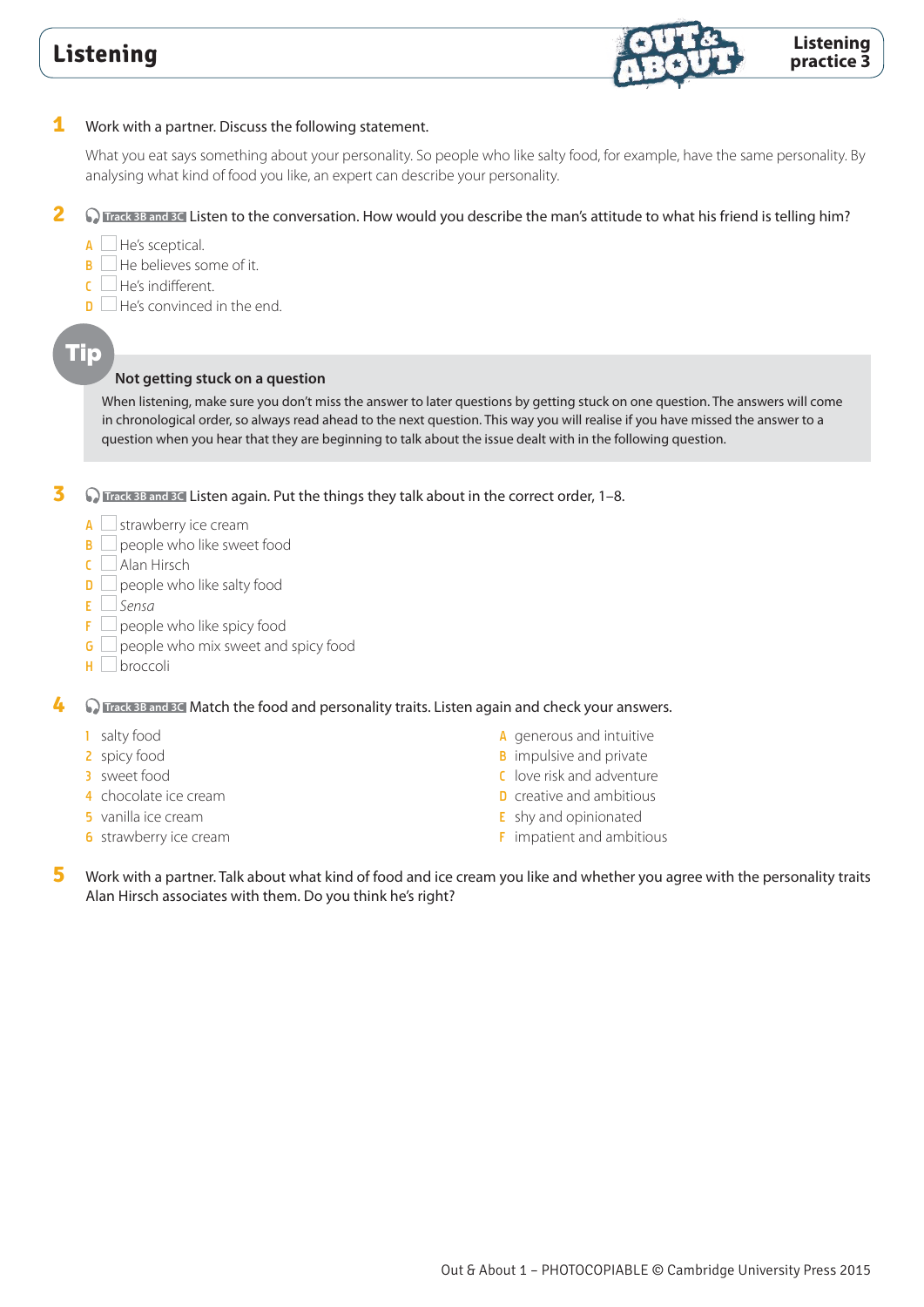

**C Track 4A** You are going to hear two colleagues talking about television.

- 0 Chloe
	- $A \square$  knows Patrick already.
	- $\mathbf{B}$  works in the television industry.
	- $\mathsf{C} \square$  works in the same department as Patrick.
	- $\Box$  has only joined the company recently.
- 1 Why doesn't Patrick have a television?
	- $A \Box$  Because his girlfriend took his.
	- $\mathbf{B} \Box$  Because it broke.
	- $C \Box$  Because he doesn't like watching TV very much.
	- $\Box$  Because he couldn't get cable or satellite.
- 2 He listens to a lot of music because
	- $A \Box$  he's a musician.
	- $\mathbf{B}$   $\Box$  he writes for a music website.
	- $C \square$  he has his own blog.
	- $\Box$  he gets bored.
- **3** Now Patrick
	- $A \Box$  reads more books than he used to.
	- $\mathbf{B}$   $\Box$  takes longer to finish a book.
	- $C \square$  doesn't like going to cinema.
	- $\mathbf{D}$  is going to close down a cinema.
- 4 Patrick watches some TV series
	- $\overline{A}$  on the internet.
	- $\mathbf{B} \square$  on a neighbour's TV.
	- $\mathsf{C}$  on DVD.
	- $\mathbf{D}$  while he's cooking.
- 5 Does Patrick miss TV?
	- $A \Box$  Yes, quite often.
	- **B** Yes, always.
	- $\mathbf{C}$   $\Box$  Yes, occasionally.
	- $\mathsf{D}$  No, never.
- 6 Chloe
	- $A \Box$  doesn't remember what she watched last night.
	- $\mathbf{B}$   $\Box$  didn't enjoy watching X Factor.
	- $\overline{\mathsf{C}}$   $\Box$  chatted to her friends last night.
	- **D** Spent last night reading *Twitter* posts.
- 7 Patrick uses *Twitter*
	- $A \cup$  to keep in touch with friends.
	- $\mathbf{B}$  when he gets bored.
	- $\overline{c}$  to check what's on at the cinema.
	- $\Box$  to see what people are saying about TV programmes.
- 8 At the end of the conversation,
	- $\overline{A}$  Chloe invites Patrick to the cinema.
	- B Chloe and Patrick go the cinema.
	- $C$  Patrick invites Chloe to the cinema.
	- $\Box$  Patrick decides to help Chloe with her work.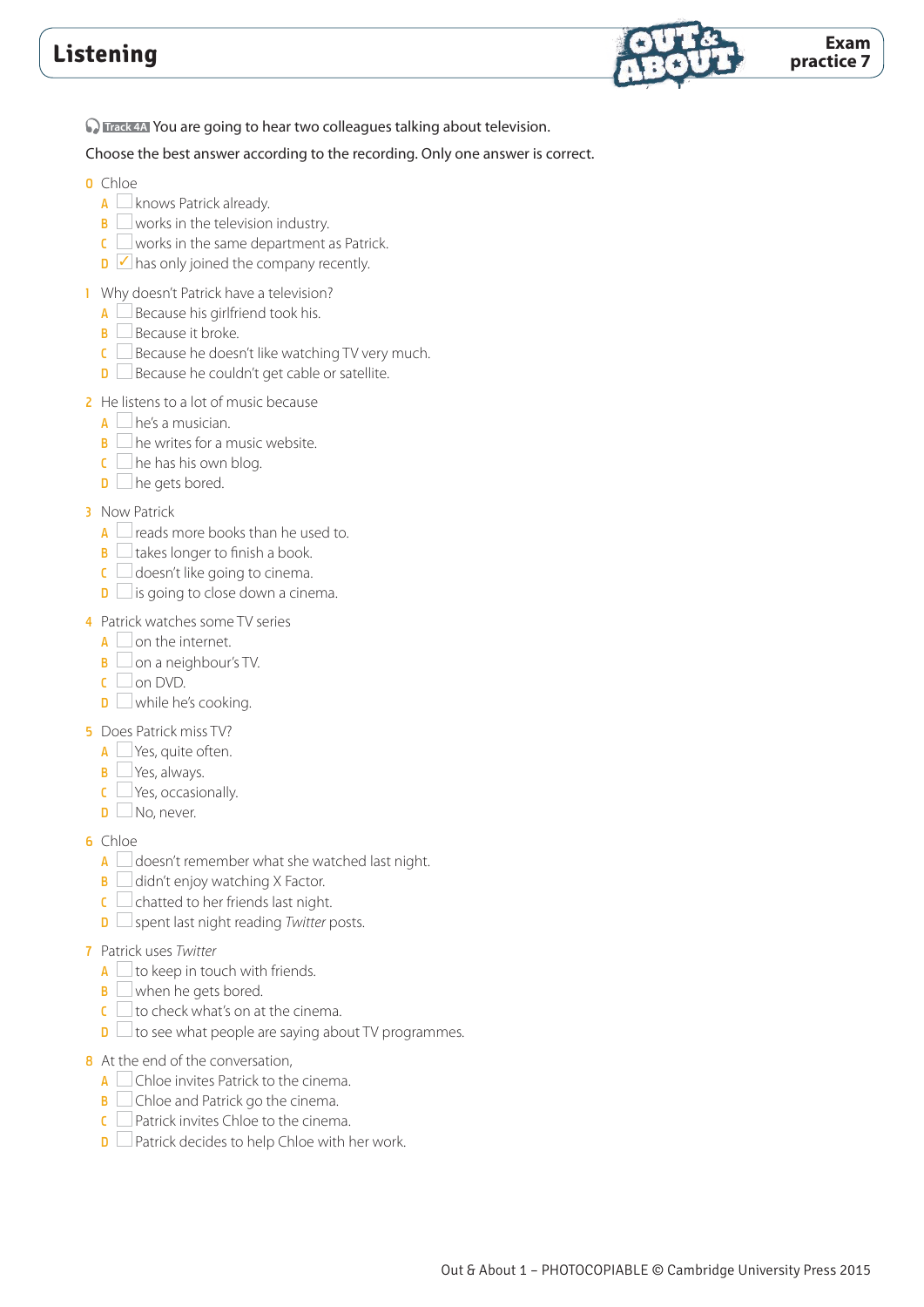

 **Track 4B and 4C** You are going to hear a TV critic talking about the success of the sitcom *The Big Bang Theory*.

Choose the best answer according to the recording. Only one answer is correct.

- 0 43 million people watched *The Big Bang Theory*
	- $A$  in the USA.
	- $\mathbf{B}$  in the USA and Canada.
	- $\mathsf{C}$   $\mathsf{V}$  in 2012.
	- $\Box$  in English-speaking countries.
- 1 The fact that it is so popular is surprising because
	- $\overline{A}$  it's about physicists.
	- B it's very different from *Friends*.
	- $C$  it's set in California.
	- $\mathbf{D}$  it's not especially original.

### 2 What is 'a sitcom favourite'?

- $A \Box$  Mixing people with different personalities.
- $\overline{\mathbf{B}}$  Having a beautiful girl living near the main characters.
- $\overline{C}$  Having characters who fall in love.
- $\Box$  Having characters who are quite nerdy.
- 3 What do Sheldon and the actor who plays him have in common?
	- $A$   $\Box$  They're both physicists.
	- $\mathbf{B}$   $\Box$  They're both from Texas.
	- $\epsilon$  They both have obsessive behaviours.
	- $\Box$  They've both won many awards.
- 4 What has turned out to be one of the keys to the success of the sitcom, according to the TV critic?
	- A Leonard's relationship with Sheldon.
	- $\overline{\mathbf{B}}$  Sheldon's relationship with Penny.
	- $C \Box$  Penny's relationship with her neighbours.
	- $\Box$  Leonard's relationship with Penny.
- 5 How is Howard different from his friends at Caltech?
	- $A \Box$  He's very successful with girls.
	- $\mathbf{B}$   $\Box$  He's a doctor.
	- $C$  He lives on the International Space Station.
	- $\Box$  He doesn't have a Doctorate.

### **6** The new characters

- $A \square$  are mostly women.
- $\mathbf{B}$  marry characters on the show.
- $\mathsf{C} \square$  appeared in the first series.
- $\mathbf{D}$  live with Penny.
- 7 Another feature of the series is
	- $\overline{A}$  its debates about films and TV series.
	- $\overline{B}$   $\Box$  that it mentions different aspects of popular culture.
	- $\epsilon$   $\Box$  that the characters love comic heroes.
	- $\Box$  the characters get involved with girls.
- 8 What is the TV critic's conclusion about *The Big Bang Theory*?
	- $A \Box$  The characters are the most important thing.
	- $\mathbf{B}$   $\Box$  The plot is very strong.
	- $C \square$  It's a very intelligent show.
	- $\Box$  The characters love each other.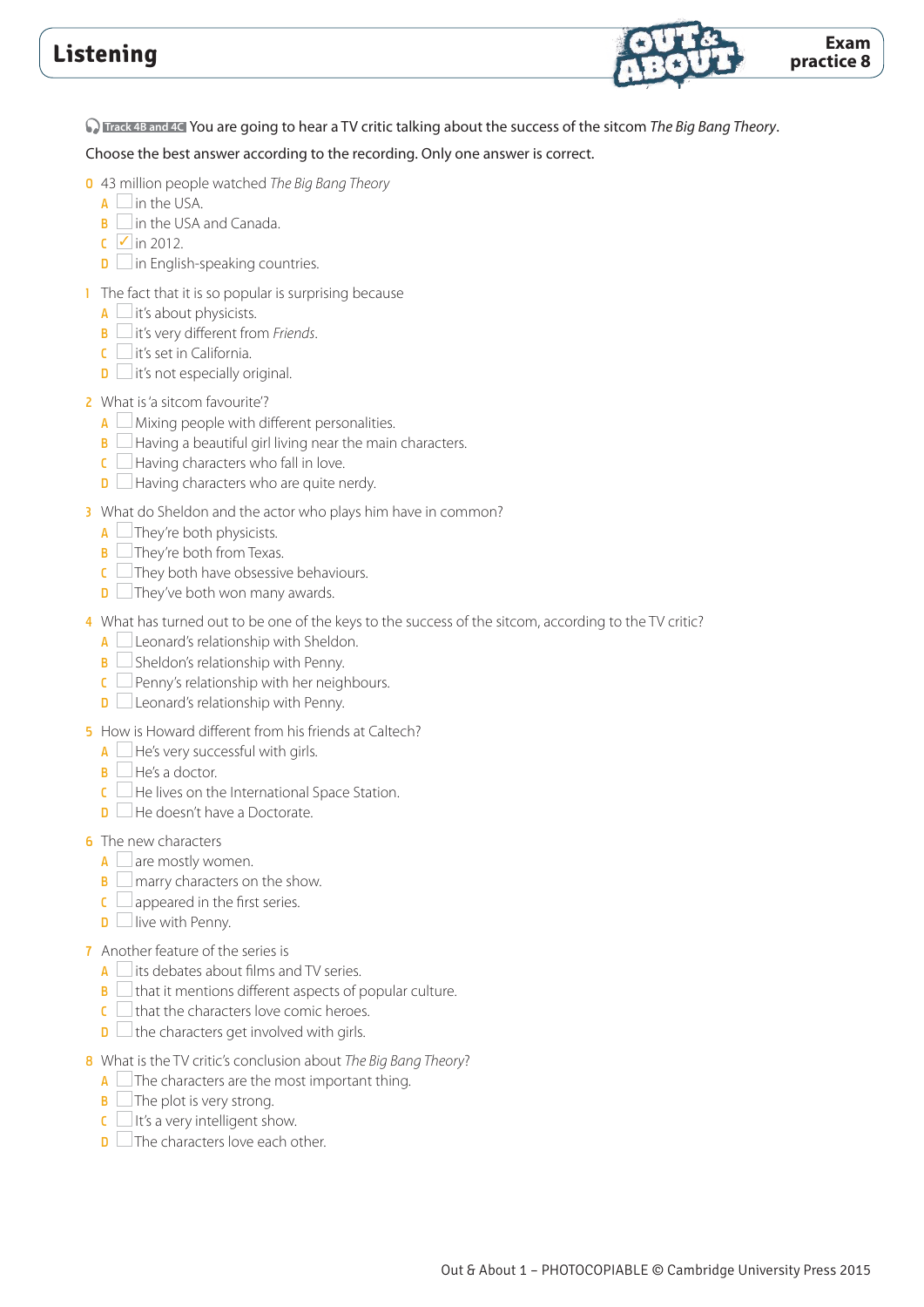

- **1** What do you know about the TV sitcom *The Big Bang Theory*? Discuss with a partner.
- **2 C** Track 4B and 4C You are going to hear a TV critic talking about the success of the sitcom *The Big Bang Theory*. Listen and put the parts of her talk (A–E) in the correct order, 1–5.
	- $\overline{A}$  other central characters
	- $\mathbf{B}$  audience figures
	- $\mathsf{C} \square$  the main characters
	- $\Box$  comparisons with other TV sitcoms
	- $E$  what makes the series so successful

### Tip

#### **Listening for what you need**

While you listen, pay attention to the parts that are relevant to the questions and don't worry too much about the rest. This reduces the amount of information you have to process and so makes the listening task easier.

**3** Where will you find the answers? Match the questions with the parts of the talk in Exercise 2. Write 1–5.

- $A \Box$  What is 'a sitcom favourite'?
- $\mathbf{B}$   $\Box$  In what way is Penny's relationship with her neighbours important?
- $C$  How did Amy and Sheldon meet?
- D Is *The Big Bang Theory* very different from other sitcoms?
- $E$  Who are Howard and Raj?
- $F \Box$  How many people watch the TV series in the UK?
- G  $\Box$  What do Sheldon and the actor who plays him have in common?
- $H$  What is the TV critic's conclusion about the series' success?

**4 C** Track 4B and 4C Answer the questions in Exercise 3 in your own words. Listen and check your answers.

 $\overline{A}$ B<sub>a</sub> **C C C C C C C C C**  $D \equiv$  $E =$ Fig. 1. The contract of the con-G H<sub>and</sub> Harry Company of the Company of the Company of the Company of the Company of the Company of the Company of the Company of the Company of the Company of the Company of the Company of the Company of the Company of the

**5** What TV programmes do you enjoy watching? Tell your partner what they're about.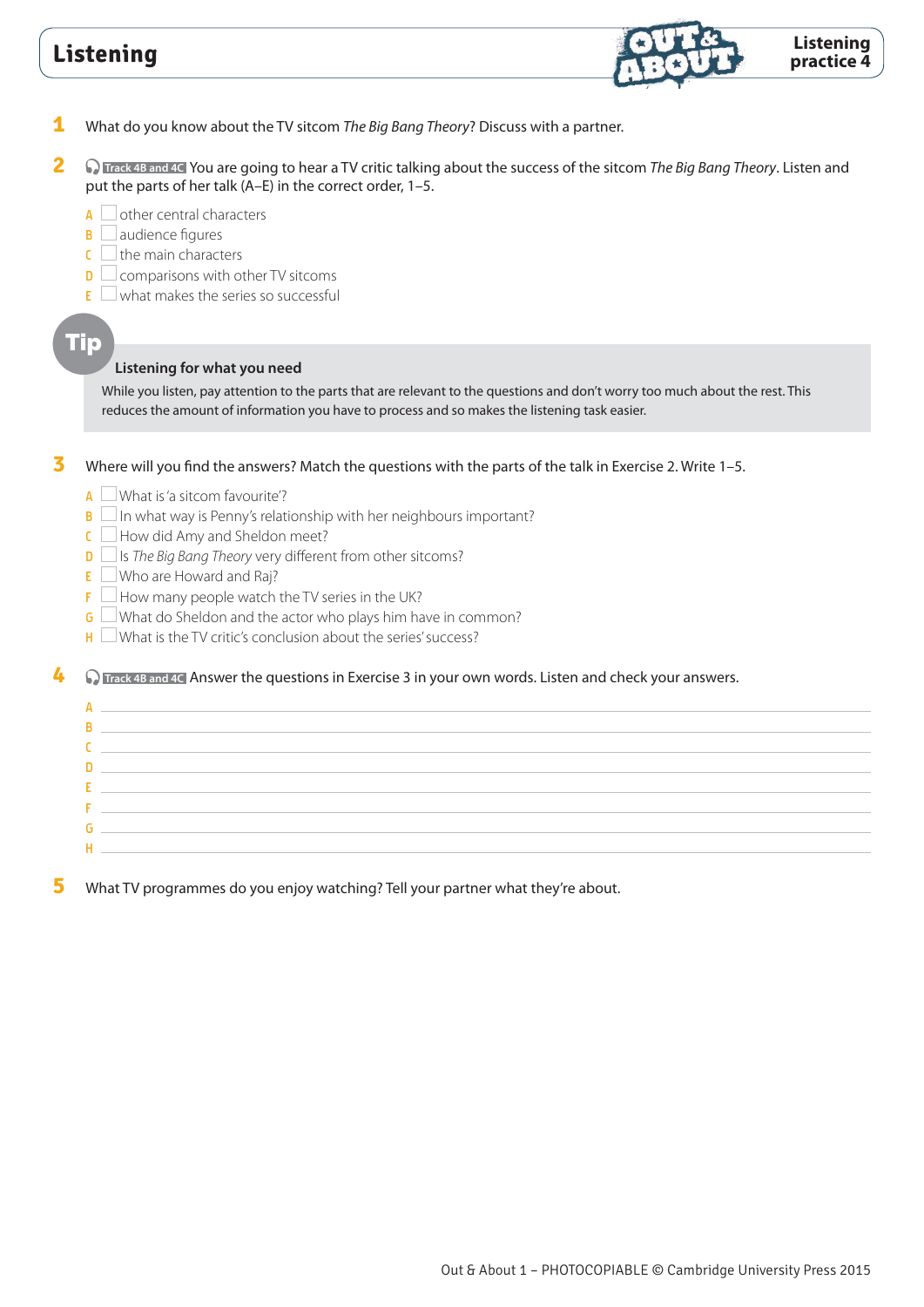

 **Track 5A** You are going to hear Dr Elizabeth Plant, a specialist in adolescent medicine, talking about children of a certain age.

Choose the best answer according to the recording. Only one answer is correct.

0 Dr Plant

- $\overline{A}$   $\overline{C}$  works at a clinic in London.
- $\mathbf{B}$  was a doctor sixteen years ago.
- $\mathbf{C}$  is retired.
- $\Box$  has worked with adolescents for ten years.
- 1 Tweens
	- $\overline{A}$  are usually girls.
	- $\mathbf{B} \square$  are not teenagers yet.
	- $\mathsf{C}$   $\Box$  don't go to school.
	- $\Box$  aren't the same as pre-adolescents.
- 2 Dr Plant says that
	- $A \Box$  boys are too young to be tweens.
	- $\mathbf{B} \square$  girls at this age are interested in boys.
	- $\overline{C}$  boys and girls should go to the same schools.
	- $\Box$  girls have changed more than boys at this age.
- 3 Which of these changes has Dr Plant not observed?
	- $A \Box$  Children are maturing faster.
	- $\overline{B}$   $\Box$  Children are changing physically earlier than they used to.
	- $\epsilon$  Ten- and eleven-year-olds are behaving like teenagers earlier.
	- $\Box$  Many ten- and eleven-year-olds have psychological problems.
- 4 What are parents doing wrong, according to Dr Plant?
	- $A$  Letting children take over.
	- $\mathbf{B}$   $\Box$  Behaving like teenagers.
	- $C \Box$  Being too strict.
	- $\mathbf{D}$  Expecting too much.
- 5 Another 'major factor' is
	- $\overline{A}$  violence.
	- $\mathbf{B}$   $\Box$  language.
	- $\mathsf{C}$   $\Box$  technology.
	- $\mathsf{D}$   $\Box$  education.
- 6 Why might mobile phones or tablets be a problem?
	- $A \Box$  Tweens can become addicted to them.
	- **B**  $\Box$  Tweens can watch things that they shouldn't.
	- $\mathsf{C}$  They are not appropriate for children.
	- $\Box$  Parents are too strict with their tweens.
- 7 Tweens copy the behaviour of other tweens because
	- $A \cup$  they want to be accepted.
	- $\mathbf{B} \square$  they don't respect their parents.
	- $\mathsf{C} \square$  they want to look sexy.
	- $\Box$  they want to make their parents worry.
- 8 What should parents do?
	- $A \square$  Ask a doctor to talk to their child.
	- **B** Discuss rules and limits with their child.
	- $C$   $\Box$  Take away their child's mobile phone.
	- $\Box$  Buy their child a video game.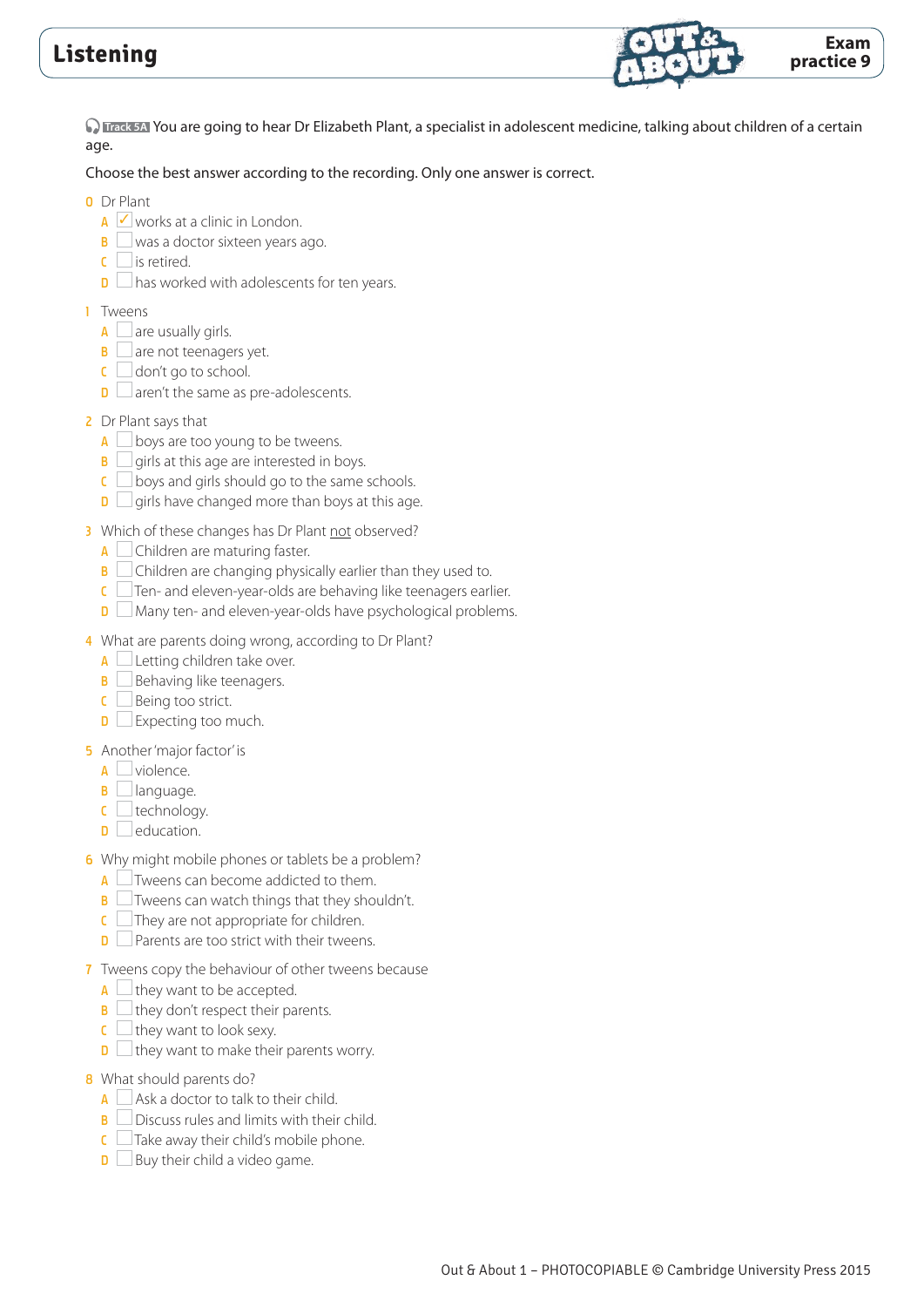

**C Track 5B and 5C** You are going to hear a radio programme about summer holidays.

- 0 Jane and Fiona
	- $A \square$  went on holiday together.
	- $\mathbf{B}$   $\mathbf{\nabla}$  are both writers.
	- $C \subseteq$  have published a book together.
	- $\Box$  both write for a newspaper.
- 1 Why can't Fiona's holiday memories be 'real'?
	- $A \Box$  Because she didn't always go on holiday to England or Wales.
	- $\overline{B}$  Because those memories aren't all good.
	- $\epsilon$  Because it's impossible that the weather was always good.
	- $\Box$  Because she doesn't remember things very clearly.
- 2 Which of these activities does Fiona not mention?
	- $A \Box$  Having picnics on the beach.
	- $\mathbf{B} \square$  Exploring the sand dunes.
	- $C \subseteq$  Spending too much time in the sun.
	- $\Box$  Playing watersports.
- 3 How many brothers and sister does Fiona have?
	- $A \cup 2$
	- $B \Box 3$
	- $\overline{C}$  4
	- $D \Box 5$
- 4 What did they do in Wales?
	- $A \Box$  They went to the beach.
	- $\mathbf{B}$   $\Box$  They visited a farm for a day.
	- $\epsilon$  They went walking in the countryside.
	- $\Box$  They stayed away from animals.
- **5** Fiona thinks
	- $A \Box$  her memory is not reliable.
	- $\mathbf{B}$   $\Box$  they didn't go to Wales.
	- $\mathsf{C} \square$  she did some bad things.
	- $\Box$  it's always sunny in England.
- 6 Jane
	- $A \Box$  lived in the country.
	- $\overline{B}$   $\Box$  didn't go on holiday with her parents.
	- $\mathsf{C} \cup \mathsf{doesn}'$ t remember her holidays.
	- $\Box$  doesn't have very happy memories of her holidays.
- 7 Jane's dad
	- $A \Box$  loved living in Birmingham.
	- $\mathbf{B}$  was very fond of hiking.
	- $\mathsf{C} \square$  wanted to visit Birmingham.
	- $\Box$  loved the rain.
- 8 Jane used to walk two miles
	- $A \square$  to see her boyfriend.
	- $\mathbf{B}$   $\Box$  to get out of the rain.
	- $\mathsf{C} \square$  to talk to her boyfriend on the phone.
	- $\Box$  to get some money for a new phone.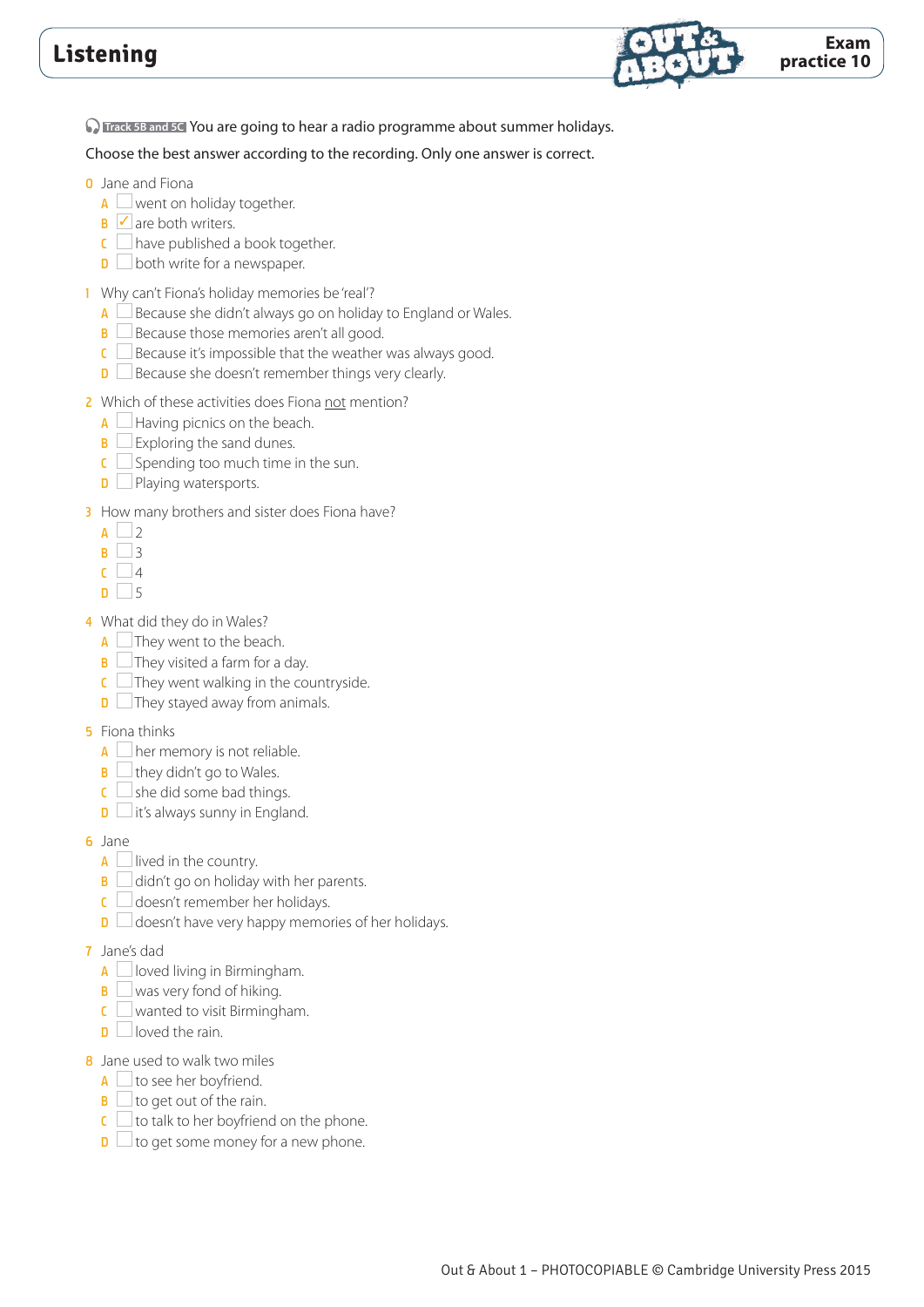

**1 C** Track 5B and 5C You are going to hear a radio programme about summer holidays in England. Here are some things the guests talk about. What do you think they'll say about them? Discuss with a partner.

**the weather • food • activities**

**2 D** Track 5B and 5C Listen. Were your predictions correct? How are the two speakers' memories different?

Tip

#### **Listening for key expressions**

While you are listening, try to listen out for key expressions which give a clue to what will follow.

#### **3 O** Track 5B and 5C Listen and complete the sentences with the expressions the speakers use.

- 1 Well, I well, I have wonderful memories of my summer holidays.
- 2 \_\_\_\_\_\_\_\_\_ that in my head, the sun was always shining.
- 3 \_\_\_\_\_\_\_\_\_\_\_, this was all before seat belts and child car seats and so on.
- 4 \_\_\_\_\_\_\_\_\_\_\_\_\_ it wasn't all perfect.
- 5 Well, 2003 and 1 don't! My memory is of it always raining.
- 6 When I was a teenager because it was even worse then!
- **4 C** Track 5B and 5C Listen again. Match the expressions in Exercise 3 with their functions (A–F).
	- $A \Box$  to introduce something that is extra information
	- $\mathbf{B}$   $\Box$  to introduce a surprising point
	- $\epsilon$   $\Box$  to change the topic or to continue with a different point
	- $\mathbf{D}$   $\Box$  to show an important point
	- $E \Box$  to question someone else's point
	- $\mathsf{F} \sqcup$  to begin a point
- **5** Work with a partner. Talk about your memories of your summer holidays. Talk about one summer you particularly remember. Do you have any bad memories?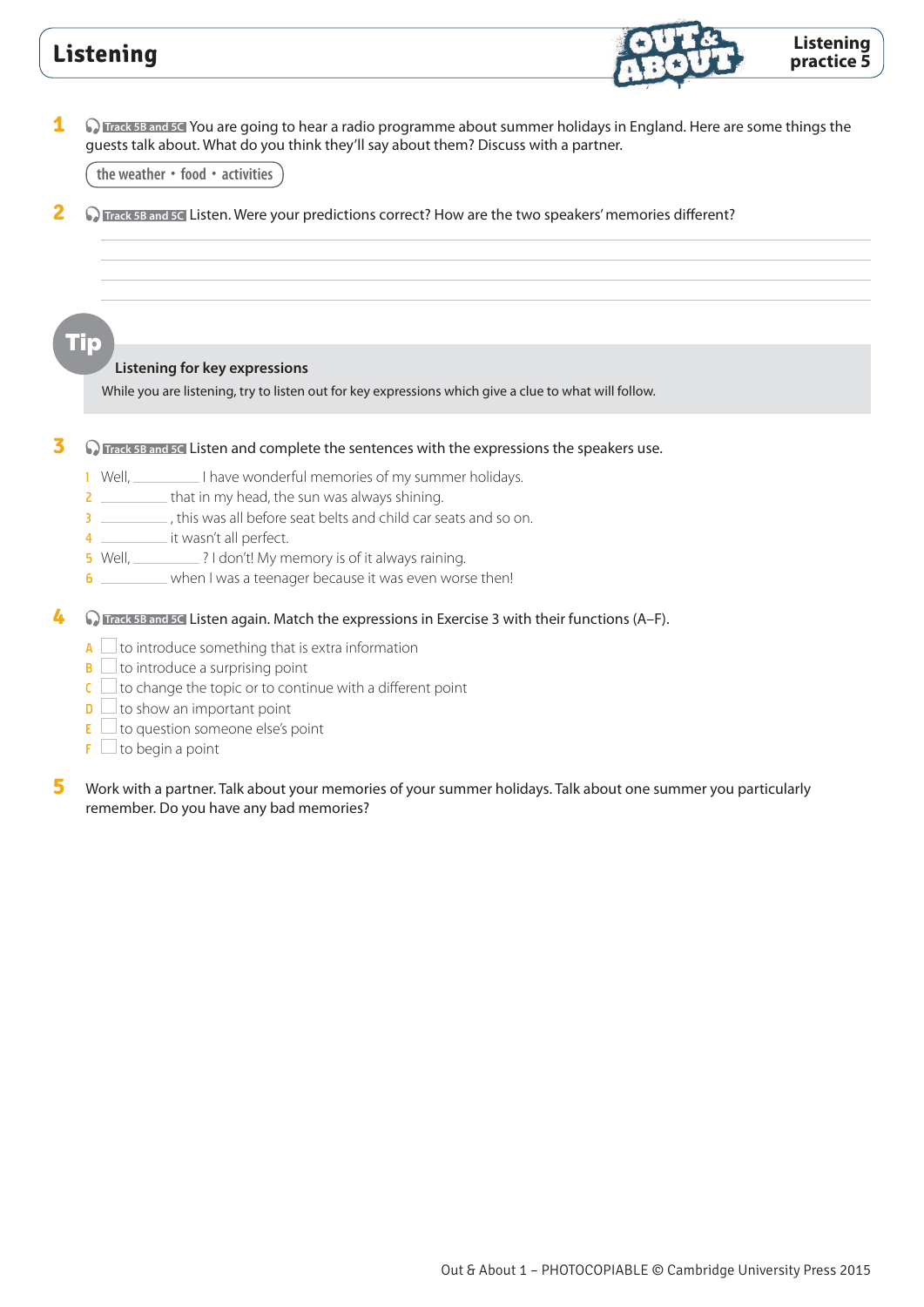

**C Track 6A** You are going to hear part of a radio programme about sporting history.

- **0** Elaine is going to talk about
	- $A \square$  cheating in sport.
	- $\mathbf{B}$   $\Box$  drugs.
	- $\mathfrak{c}$  negative images of sport.
	- $\Box$  good sportsmanship.
- 1 The first story is about
	- $A \Box$  the long jump.
	- $\mathbf{B}$   $\Box$  running.
	- $C \Box$  gymnastics.
	- $\mathbf{D}$  the high jump.
- 2 Jesse Owens was
	- $\overline{A}$  a German athlete.
	- $\mathbf{B} \Box$  a black American athlete.
	- $C \cap$  Adolf Hitler's favourite.
	- $\mathsf{D}$  born in 1936.
- **3** Lutz Long helped Jesse Owens by
	- $A \Box$  fouling his jumps.
	- $\mathbf{B} \square$  teaching him to jump better.
	- $\mathsf{C} \square$  advising him to try again.
	- $\Box$  advising him to measure his run again.
- 4 Verdasco
	- $A \square$  was losing.
	- $\mathbf{B} \square$  was serving.
	- $\mathsf{C} \sqcup$  was playing badly.
	- $\mathbf{D}$  was in the semi-final.
- 5 What happened when Verdasco served?
	- $A \Box$  He broke his racket.
	- $\mathbf{B}$   $\Box$  He hit the umpire.
	- $\overline{\mathsf{c}}$  The umpire said he served a double fault.
	- $\Box$  He hit Roddick.
- 6 Why didn't Paolo Di Canio score a goal?
	- $A \Box$  Because the goalkeeper stopped the ball.
	- $\mathbf{B} \square$  Because the referee stopped the match.
	- $C \Box$  Because he wanted to stop the match instead.
	- $\mathbf{D}$   $\Box$  Because he got injured.
- 7 What did Abel Mutai do in the race?
	- A  $\Box$  He stopped running before crossing the finish line.
	- $\mathbf{B}$   $\Box$  He got lost.
	- $C \Box$  He went into the crowd.
	- $\Box$  He came second.
- 8 What did Iván Fernández do?
	- $A \square$  He paid attention to the crowd.
	- $B$   $\Box$  He won the race.
	- $C$  He stopped running.
	- $\Box$  He pushed Mutai towards the finish line.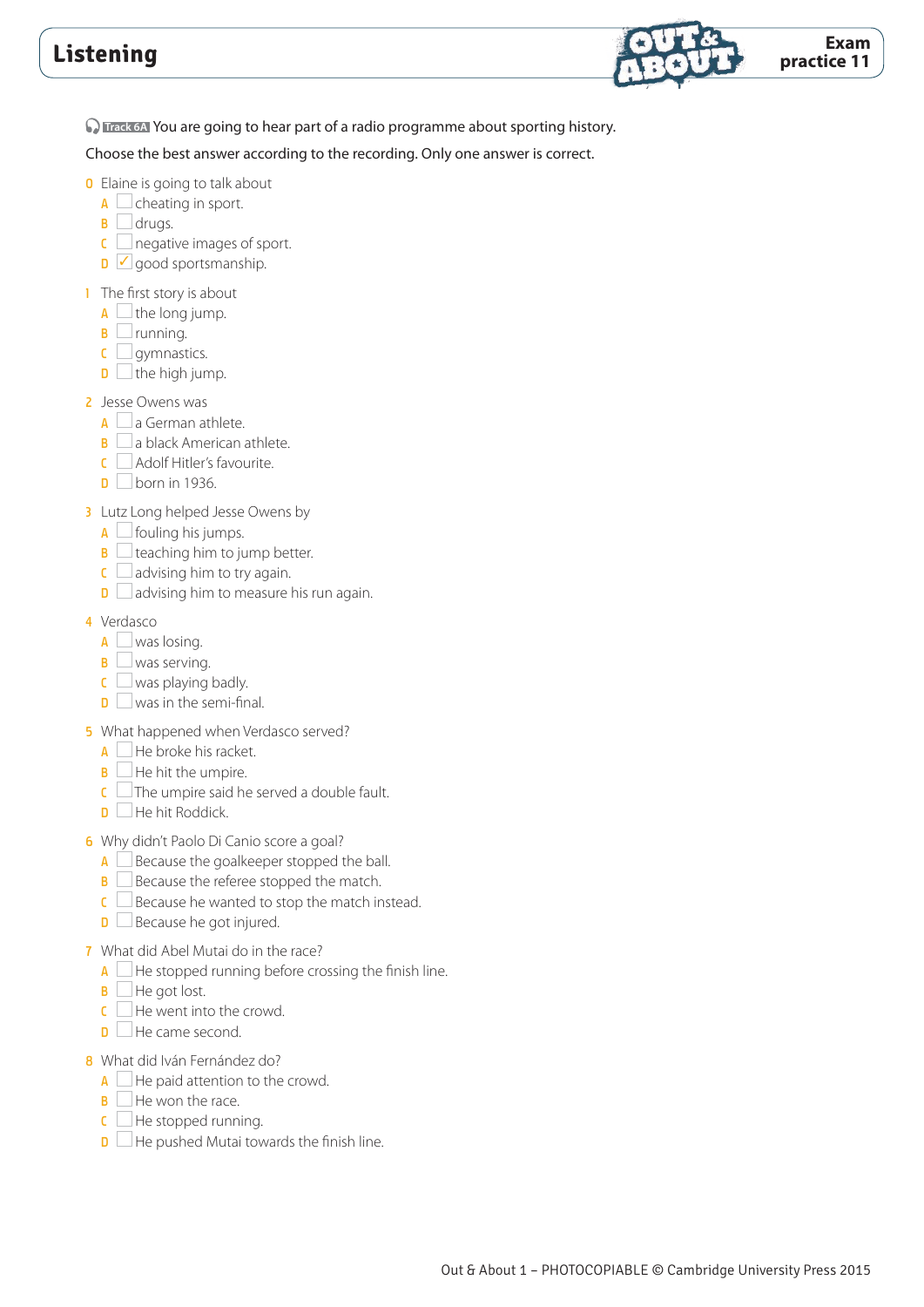

**D** Track 6B and 6C You are going to hear about the first man to swim across the Channel.

### Choose the best answer according to the recording. Only one answer is correct.

- 0 Which of these statements is not true?
	- $A$   $\Box$  The Channel is the sea between Great Britain and France.
	- $\overline{B}$   $\overline{\smash{\big)}\,}$  More people have swum across the Channel than have climbed Mount Everest.
	- $\overline{\mathsf{c}}$  The Channel is thirty-two kilometres wide.
	- $\Box$  It has taken between six and twenty-eight hours to swim across the Channel.

### 1 William Burgess

- $A \cup$  swam across the Channel fifteen times.
- $\mathbf{B} \square$  was the first person to swim across the Channel.
- $\overline{\mathsf{C}}$  was the captain of a steamship.
- $\Box$  had tried to swim across the Channel fifteen times.
- 2 Why was Matthew Webb famous in Britain?
	- $A \Box$  He had tried to swim across the Atlantic Ocean.
	- $\mathbf{B}$   $\Box$  He was the captain of a steamship.
	- $\overline{C}$   $\Box$  He had tried to rescue someone in the Atlantic Ocean.
	- $\Box$  He had fallen into the ocean from a steamship and was rescued.

### 3 How did he learn to swim?

- $A \Box$  He taught himself.
- $\mathbf{B}$   $\Box$  He jumped off a ship.
- $\overline{C}$  He was trained by a professional.
- $\Box$  He fell into a river.

### 4 He started his successful attempt

- $A$  in early August.
- $\mathbf{B}$   $\Box$  from Calais.
- $\mathsf{C} \square$  a fortnight after his first try.
- D from London.

### 5 What did he put on his skin?

- A Brandy.
- $\mathbf{B}$  Dolphin skin.
- $\mathsf{C} \square$  Sand from the beach.
- $\Box$  Oil from a porpoise.

### 6 What did some people do when he finally reached Calais in France?

- $A \Box$  They gave him some brandy.
- **B** They sang Rule Britannia.
- $C$  They played cricket.
- $\Box$  They took him back home in another boat.
- 7 Captain Webb died when he tried to swim
- $A \Box$  across the Niagara Falls.
- $\mathbf{B}$   $\Box$  from the USA to Canada.
- $C \square$  across the Niagara River.
- $\Box$  over the Niagara Falls.
- **8** Webb's body
	- $\overline{A}$  was found after four days.
	- $\mathbf{B} \square$  was never found.
	- $\mathsf{C} \square$  was lost in the Niagara River.
	- $\Box$  was taken to Shropshire.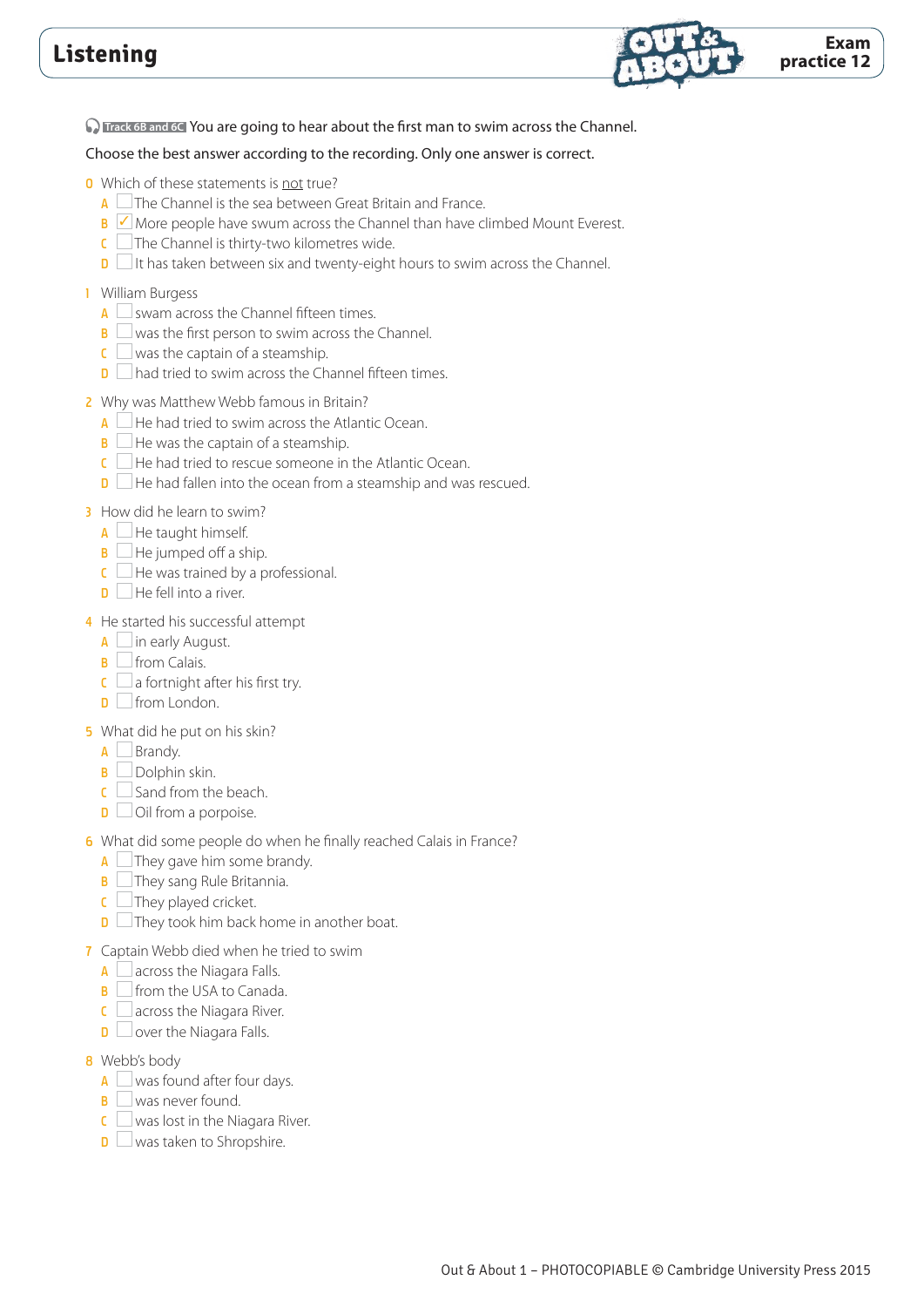

**1** Why do you think people do these things? Would you like to try any of them? Discuss with a partner.

**climb Mount Everest • swim across a lake • ski off a mountain • run across a desert**

- **2 C** Track 6B and 6C You are going to hear about Captain Matthew Webb, the first man to swim across the Channel. Listen and answer the questions.
	- 1 How many times had he tried to swim across the Channel?
	- 2 How long did it take him to swim across the Channel?

### Tip

#### **Familiarising yourself with key words**

Before you listen, go through the questions saying the key words and any numbers to yourself to familarise yourself with the way they sound.

**3** • **C Track 6B and 6C** Say the following names, places and numbers to yourself. Then listen and match them with the definitions according to the recording.

- 1 2,671
- 2 Thomas William Burgess
- 3 *Emerald*
- 4 £100
- **5** the Severn River
- 6 24 August
- 7 *Rule Britannia*
- 8 1883
- 9 £12,000

**4** Work with a partner. Do you remember the first time you did something difficult? What was it? How did you feel?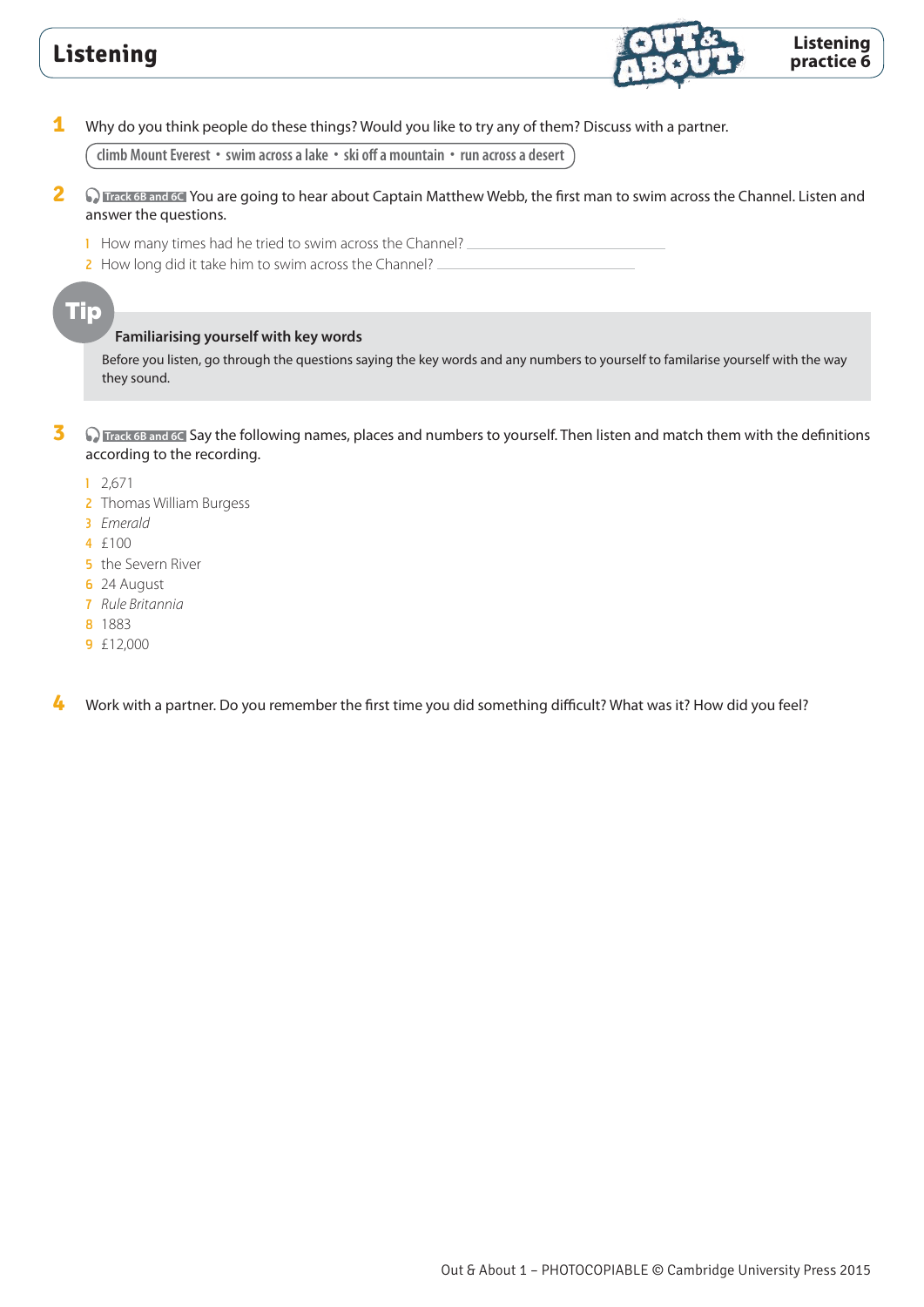

**D Track 7A** You are going to hear a talk about the rise of Benidorm as a tourist resort.

#### Choose the best answer according to the recording. Only one answer is correct.

- 0 What's the main reason people from northern Europe come to Benidorm?
	- $A$   $\Box$  The hotels.
	- $\mathbf{B}$   $\Box$  The swimming pools.
	- $C \nightharpoonup$  The sun and beaches.
	- $\Box$  The food.
- 1 No city in Europe has ... than Benidorm.
	- $A \Box$  more tall buildings
	- $\mathbf{B}$  more swimming pools
	- $C \mid$  more beaches
	- $\Box$  more tourists in summer
- 2 The population of Benidorm in summer is
	- $A \cup 30,000$ .
	- $\mathsf{B}$  41,000.
	- $C \Box 400,000.$
	- $\Box$  71,000.
- 3 Why did Pedro Zaragoza decide to try to build up tourism in Benidorm?
	- $A \Box$  Because the town was very small.
	- **B** Because Benidorm had great beaches.
	- $\mathsf{C} \square$  Because the fishing industry was starting to collapse.
	- $\Box$  Because Benidorm had very tall buildings.
- 4 Why did Zaragoza want to build tall buildings?
	- $A \Box$  Because it meant he could create green spaces around them.
	- $\overline{B}$   $\Box$  Because he thought he could get more people into a smaller area.
	- $C \Box$  Because he wanted to copy Manhattan.
	- **D** Because tall buildings were easier to build.
- 5 What was one of the main problems in Benidorm?
- $A \Box$  The city had no water supply.
- $\mathbf{B}$  There was water under the city.
- $\overline{C}$  The city had too many swimming pools.
- $\Box$  The climate was very dry.
- 6 Why were Spaniards shocked by the first tourists?
	- $A$   $\Box$  They were very large.
	- $\mathbf{B}$   $\Box$  They didn't go to church.
	- $\epsilon$   $\Box$  They didn't have their own customs.
	- $\mathbf{D}$   $\Box$  The women wore bikinis.

#### 7 Why was the bikini issue so important?

- A  $\Box$  Tourists would not want to come to Benidorm if they couldn't wear bikinis.
- $\overline{B}$   $\Box$  Bars were losing business by allowing women in wearing bikinis.
- $C \Box$  Bikinis were very expensive in Spain then.
- $\Box$  Local people wanted to wear bikinis like the tourists.
- 8 What did the mayor of Benidorm do?
	- A He asked Franco to come to Benidorm.
	- $\mathbf{B}$   $\Box$  He gave a motorbike to Franco.
	- $\overline{\mathsf{C}}$  He convinced Franco to allow women to wear bikinis.
	- $\Box$  He took off his shirt in front of Franco in protest.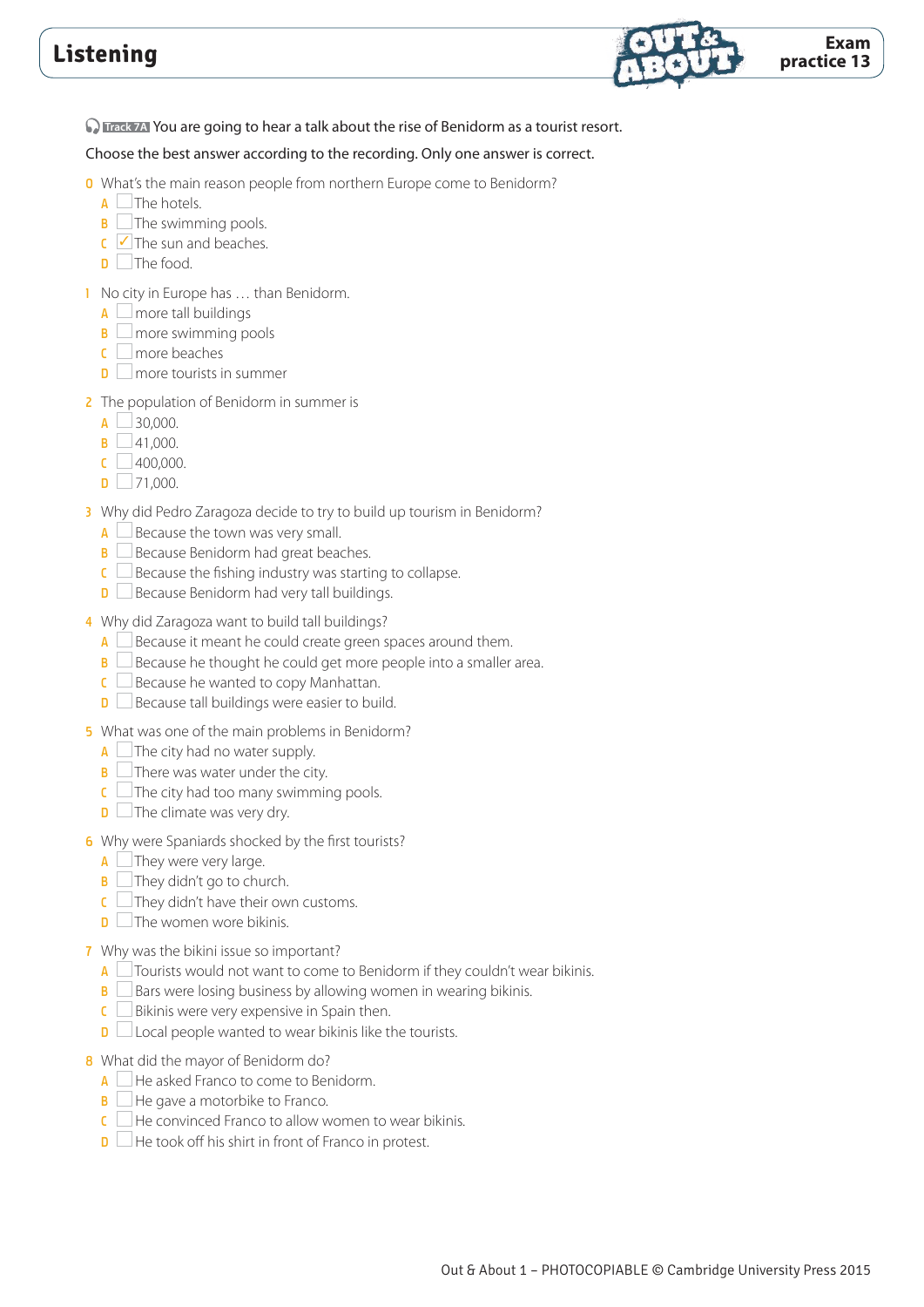

**C** Track 7B and 7C You are going to hear a conversation about flights into space.

- 0 What did Kevin want to be when he was a child?
	- $A \cap A$  footballer.
	- **B** A millionaire.
	- $C$  A rock star.
	- $\Box$  An astronaut.
- 1 How do you sign up for space flights?
	- $A \cup$  You go to a company called Virgin Atlantic.
	- $\mathbf{B} \square$  You can't sign up yet.
	- $C$  On the Virgin Galactic website.
	- $\Box$  You have to pay a deposit first.
- 2 How much does a space flight cost?
	- $A \cup $46,000$
	- $\overline{B}$   $\overline{\phantom{0}}$  \$71,000
	- $C \Box$  \$650
	- $\Box$ \$250,000
- **3** How does SpaceShipTwo get into space?
	- $A \cup B$  it flies on the back of another plane.
	- $\mathbf{B}$  It has special rocket engines.
	- $C \Box$  It uses gravity.
	- $\Box$  It doesn't actually go into space at all.
- 4 What height above Earth does SpaceShipTwo reach?
	- $A \Box$  About 71,000 metres.
	- $\mathbf{B}$  More than twenty-one kilometres.
	- $\overline{C}$  71,000 kilometres.
	- $\Box$  About 46,000 feet.
- 5 What is a Russian company planning to do?
	- $A \Box$  Build a space station.
	- $\overline{\mathbf{B}}$   $\Box$  Turn the International Space Station into a hotel.
	- $\mathsf{C} \square$  Build a hotel in space.
	- $\Box$  Destroy the International Space Station.
- 6 How long will you be able to stay in the space hotel?
	- $A \square$  Seven days.
	- $\overline{\mathbf{B}}$   $\Box$  As long as you want.
	- $C \Box$  Up to a few months.
	- $\Box$  Only a few days.
- 7 What will hotel guests be able to do at the hotel?
	- $A \Box$  Learn to make food in space.
	- $\mathbf{B}$   $\Box$  Visit the moon for the day.
	- $C \subseteq$  Relax by the swimming pool.
	- $\Box$  Go on space walks.
- 8 Kevin doesn't know
	- $A \cap$  how much the hotel will cost.
	- $\mathbf{B}$  where to go on holiday next year.
	- $\overline{\mathsf{C}}$  what guests will do at the hotel.
	- $\Box$  when to go on holiday.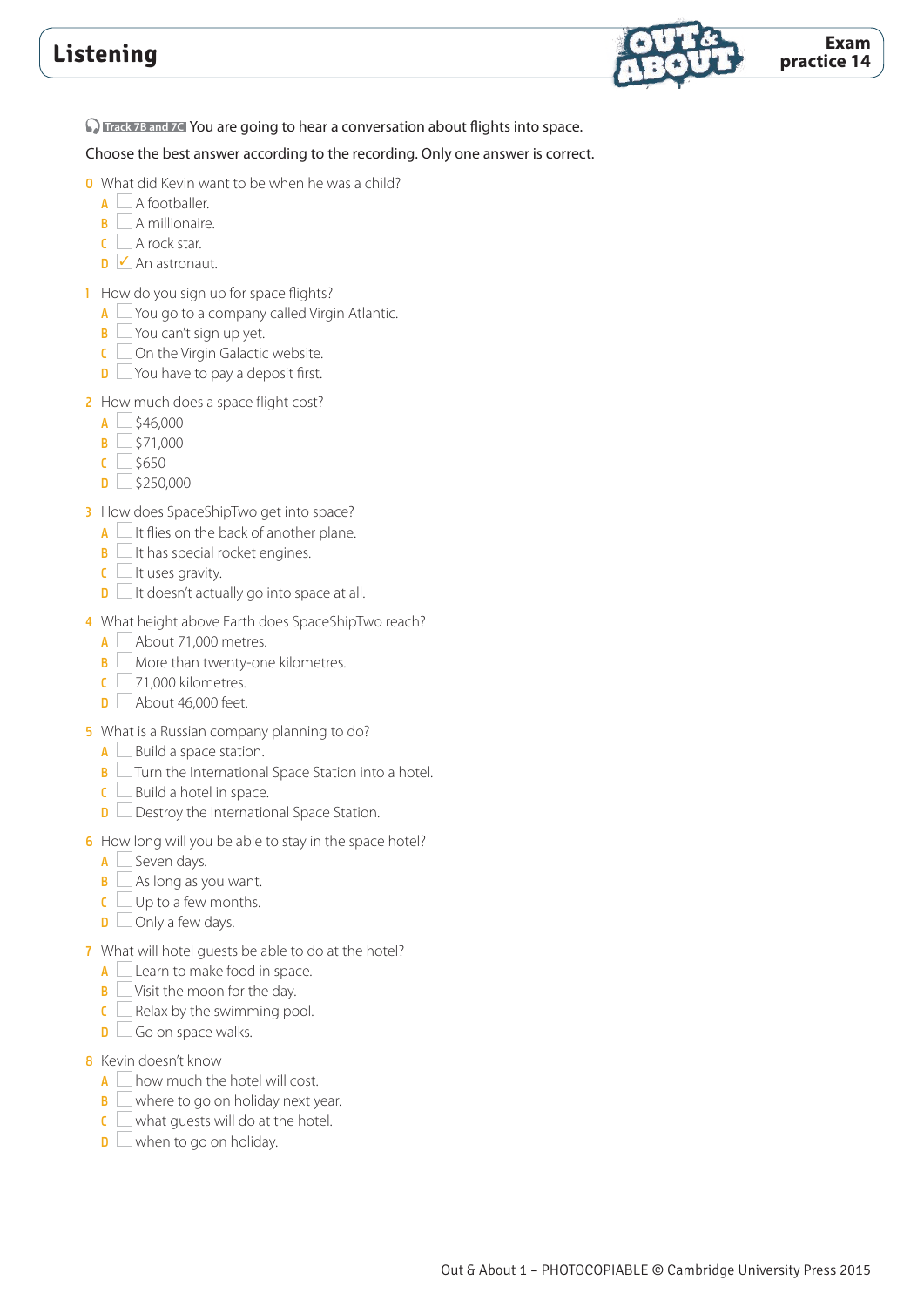**1** Would you like to travel into space? What would a holiday in a space hotel be like? Discuss with a partner.

### Tip

#### **Using all the information on the page**

- In listening exercises you are usually told what the general topic is.
- If there are pictures, use them to help you.
- Remember to read the questions before you listen.

**2** Read all the questions on this page and the true/false statements in Exercise 4. What do you already know about the recording before you listen? Make notes.

#### **3 O** Track 7B and 7C Listen. Were your notes correct?

#### **4 C** Frack 7B and 7C Listen again. Are the following statements true or false?

- 1 When they were younger, Kevin and his friends all wanted to be the same thing.
- 2 The woman thinks Kevin will never be an astronaut because he's too old.
- 3 There isn't a lot of interest in space flights so far.
- 4 The SpaceShipTwo doesn't fly directly into space on its own.
- 5 The space hotel will be closer to Earth than the International Space Station.
- 6 The hotel will cook food for you in space.
- 7 Guests will be able to visit the moon from the hotel.
- 8 Kevin is going into space for his next summer holiday.

### **5** Work with a partner. Discuss the questions.

- 1 What did you want to be when you were a child?
- 2 Would you like to travel to space? Why?/Why not?



**Listening practice 7**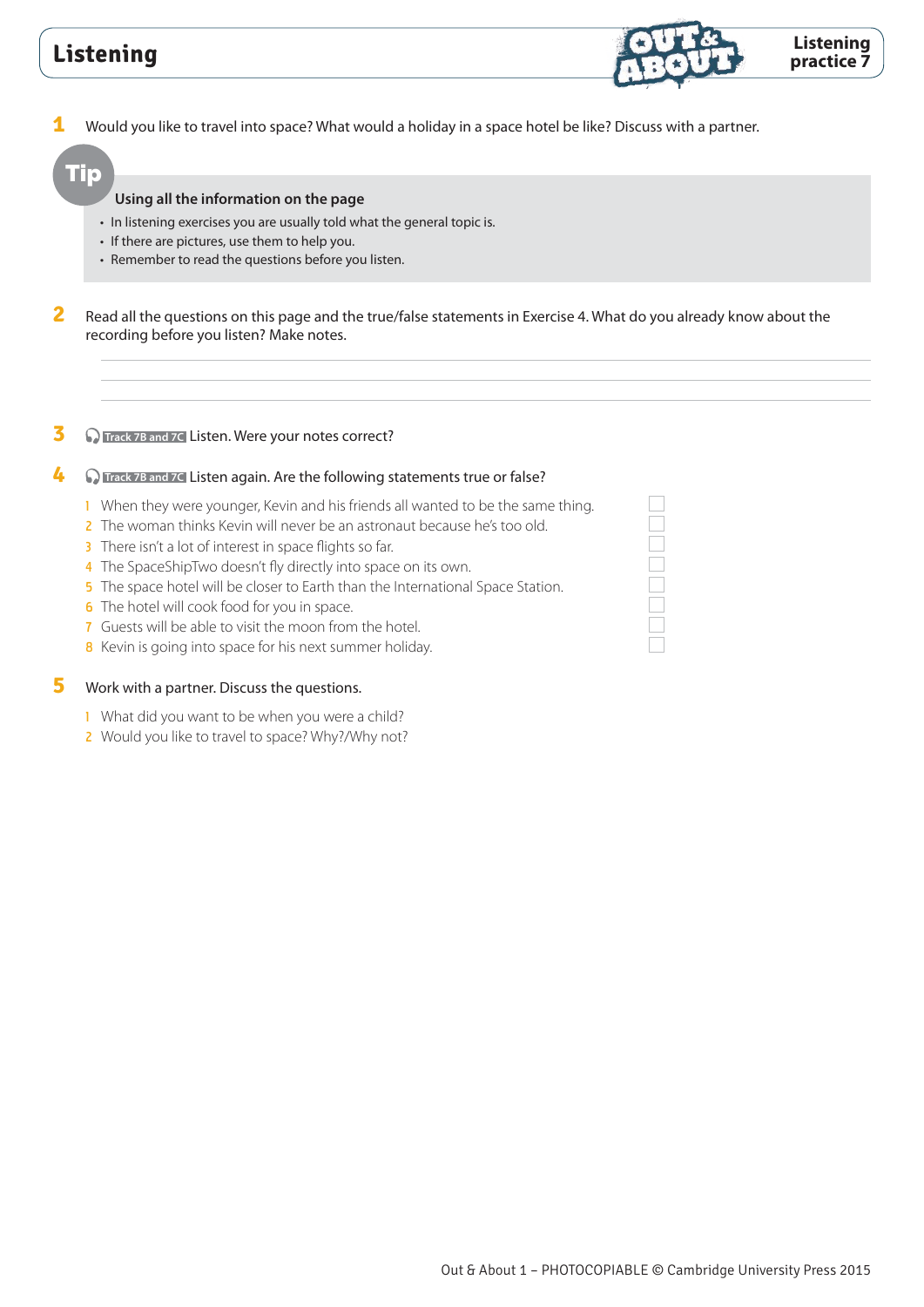

**C Track 8A** You are going to hear a conversation about fracking.

- **0** Where is Rebecca going?
	- $\overline{A}$   $\Box$  To an exam.
	- $\mathsf{B}$   $\Box$  To a shopping centre.
	- $\mathsf{C}$   $\mathsf{\nabla}$  To a demonstration.
	- $\Box$  To school.
- 1 What is fracking used for?
	- $A \Box$  To obtain gas and oil.
	- $\mathbf{B}$   $\Box$  To extract drinking water.
	- $C$   $\Box$  To fill in holes in the ground.
	- $\Box$  To break rocks.
- 2 What's happening in the USA according to Rebecca?
	- $A \cup$  The have an economic crisis.
	- $\overline{\mathsf{B}}$   $\Box$  They're at war with Saudi Arabia and Qatar.
	- $C$  They have enough oil for the next hundred years.
	- $\Box$  They don't have enough oil.
- **3** What are they using fracking for?
	- $A \Box$  To extract natural gas.
	- $\mathbf{B}$   $\Box$  To get more oil.
	- $C$   $\Box$  To heat their homes.
	- D **To extract oil in Saudi Arabia and Qatar.**
- 4 What's the main problem with fracking projects?
	- $A$   $\Box$  They are inefficient.
	- $\mathbf{B}$   $\Box$  They are dangerous.
	- $C$   $\Box$  They use a lot of water.
	- $\Box$  They produce carbon dioxide.
- 5 What's the problem with transporting the water?
	- $A \Box$  They need a lot of oil.
	- $\overline{B}$   $\Box$  The trucks use a lot of fuel and they pollute the environment.
	- $\overline{C}$  They lose a lot of water on the way.
	- D **They use about 400 gallons of water.**
- 6 Which of these chemicals is not mentioned?
	- $\overline{A}$  Lead.
	- **B** Sulphur.
	- $C \Box$  Hydrochloric acid.
	- $\Box$  Sodium chloride.
- 7 What happens to these chemicals?
	- $\overline{A}$   $\Box$  They mostly cause air pollution.
	- $\mathbf{B}$   $\Box$  They are recycled.
	- $C \square$  Most of them return directly to the surface.
	- $\Box$  A lot of them stay in the ground.
- 8 What is the greatest danger for people?
	- $\overline{A}$  The chemicals affect the water that we drink.
	- $\overline{B}$  The chemicals turn into drinking water.
	- $\mathsf{C}$  The chemicals don't stay in the ground.
	- $\overline{\mathsf{D}}$  Our rivers and lakes are contaminated.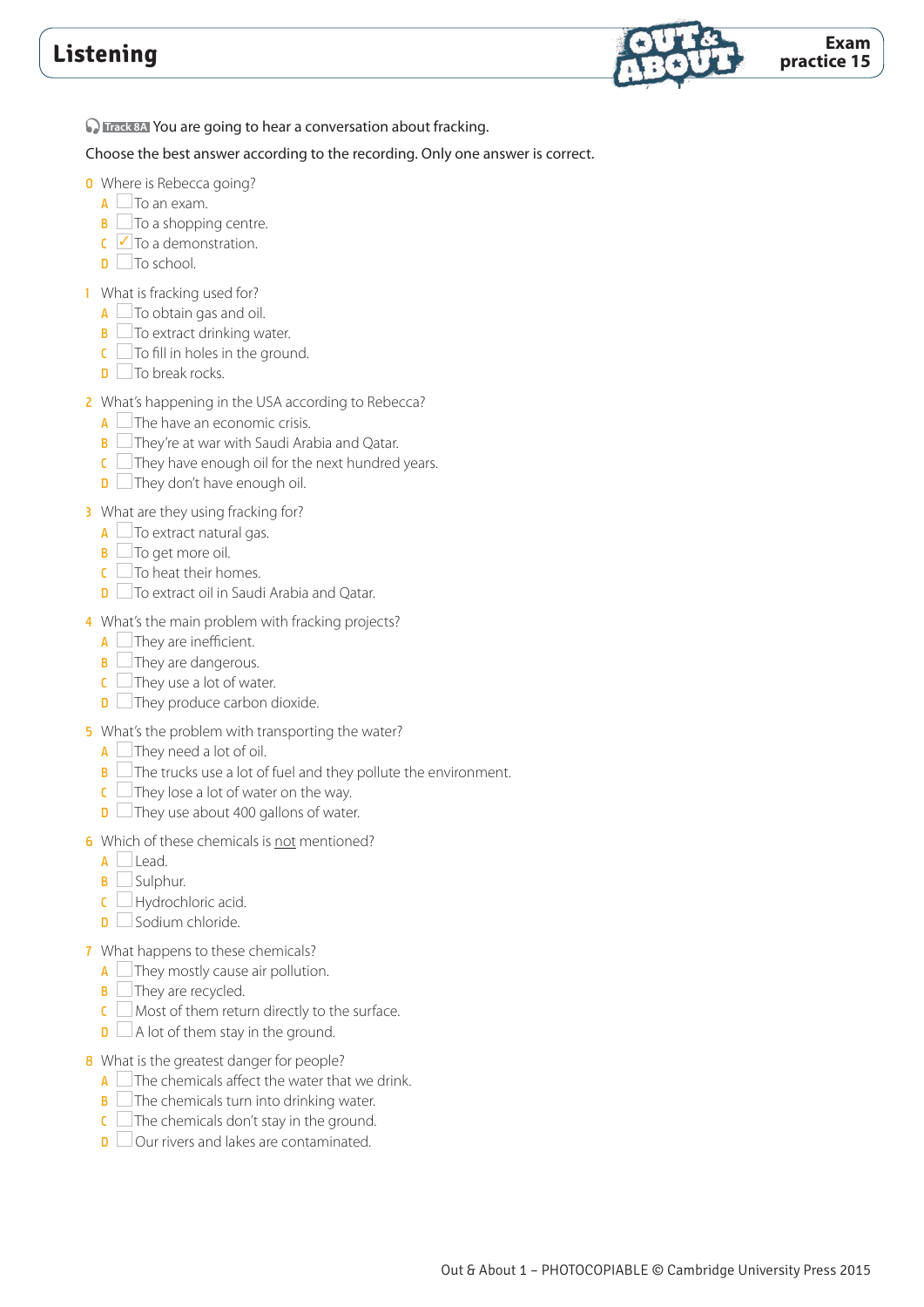

 **Track 8B and 8C** You are going to hear a talk about a kind of waste that is becoming a major global problem.

Choose the best answer according to the recording. Only one answer is correct.

- 0 What kind of waste has the speaker just finished talking about?
	- **A** Chemical waste.
	- $\overline{B}$   $\overline{\smash{\bigtriangledown}}$  Household waste.
	- $C \square$  Glass.
	- $\Box$  Electronic waste.
- 1 What does the speaker ask the audience to do?
	- $\overline{A}$   $\Box$  Give a definition of e-waste.
	- $\overline{B}$   $\Box$  Count how many electronic devices are in their homes.
	- $C \square$  Count how many mobile phones they've had.
	- $\Box$  Give examples of e-waste.
- 2 Which of these devices is not referred to as e-waste?
	- $A \Box A$  computer.
	- $\mathbf{B}$   $\Box$  A television.
	- $C \square$  A washing machine.
	- $\Box$  A fridge.

### 3 How much e-waste are we generating every year according to one estimate?

- $\overline{A}$  30 million tonnes.
- $\overline{\mathsf{B}}$  50 million tonnes.
- $\mathsf{C}$  100 million tonnes.
- $\Box$  22 million tonnes.
- 4 How often do Americans replace their mobile phones?
	- $A \Box$  Every two years.
	- $\mathbf{B}$  Every year.
	- $C \Box$  Every five years.
	- $\Box$  Every three years.

### 5 How many electronic devices are there in an Australian household?

- $A \Box$  50.
- $\mathsf{B}$  20.
- $C$  22.
- $\Box$  28.
- 6 What part of e-waste do we know how to recycle?
	- $A \Box$  Plastic.
	- $\mathbf{B} \square$  Electronic components.
	- C Metal.
	- D Glass
- 7 What could be worth \$60 million?
	- $A \Box A$  gold mobile phone.
	- $\mathbf{B}$   $\Box$  The silver in mobile phones.
	- $C \square$  Recycling mobile phones.
	- $\Box$  The gold and silver in mobile phones that Americans throw out every year.
- 8 What do they do in China?
	- $A \Box$  Recycle the gold and silver in waste electronic devices.
	- B **Dismantle the waste electronic devices for re-use.**
	- $C$  Make new mobile phones from recycled parts.
	- $\Box$  Generate tonnes of e-waste.